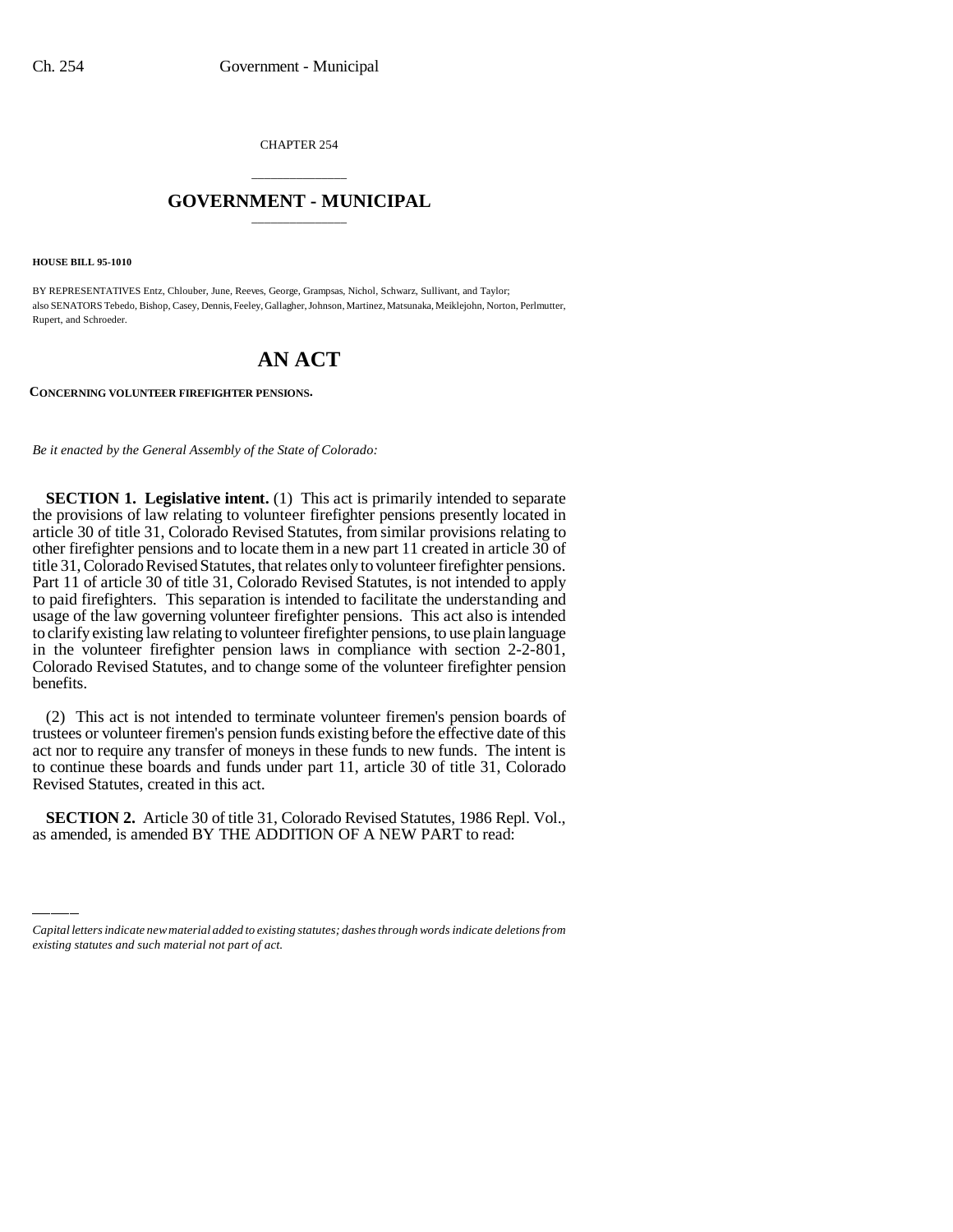### PART 11 VOLUNTEER FIREFIGHTER PENSION ACT

**31-30-1101. Short title.** THIS PART 11 SHALL BE KNOWN AND MAY BE CITED AS THE "VOLUNTEER FIREFIGHTER PENSION ACT".

**31-30-1102. Definitions.** AS USED IN THIS PART 11, UNLESS THE CONTEXT OTHERWISE REQUIRES:

(1) "BOARD" MEANS THE BOARD OF TRUSTEES OF THE VOLUNTEER FIREFIGHTER PENSION FUND THAT IS CREATED IN A MUNICIPALITY OR DISTRICT UNDER THIS PART 11.

(2) "DISTRICT" MEANS A FIRE PROTECTION DISTRICT OR COUNTY IMPROVEMENT DISTRICT IN THIS STATE HAVING FIRE DEPARTMENT MEMBERS AND OFFERING FIRE PROTECTION SERVICES.

(3) "FIRE AND POLICE PENSION ASSOCIATION" MEANS THE ASSOCIATION CREATED BY SECTION 31-30-1004.

(4) "FIRE DEPARTMENT MEMBER" MEANS A VOLUNTEER FIREFIGHTER WHO IS IN A FIRE DEPARTMENT THAT SERVES A MUNICIPALITY OR DISTRICT AND WHO ACCRUES BENEFITS IN THE VOLUNTEER FIREFIGHTER PENSION FUND.

(5) "FUND" MEANS THE VOLUNTEER FIREFIGHTER PENSION FUND PROVIDED IN THIS PART 11.

(6) "MUNICIPALITY" MEANS A MUNICIPALITY IN THIS STATE THAT MAINTAINS A REGULARLY ORGANIZED VOLUNTEER FIRE DEPARTMENT AND THAT OFFERS FIRE PROTECTION SERVICES.

(7) "PLAN" MEANS A PROGRAM OF BENEFITS PROVIDED UNDER THIS PART 11.

(8) "RETIRED FIRE DEPARTMENT MEMBER" MEANS A VOLUNTEER FIREFIGHTER WHO IS NOT ON ACTIVE DUTY AND WHO RECEIVES PENSION BENEFITS FROM THE VOLUNTEER FIREFIGHTER PENSION FUND.

(9) (a) "VOLUNTEER FIREFIGHTER" MEANS A FIREFIGHTER WHO RENDERS SERVICE TO A FIRE DEPARTMENT IN A MUNICIPALITY OR DISTRICT AND WHO DOES NOT RECEIVE COMPENSATION UNDER A CONTRACT OF EMPLOYMENT AS A FIREFIGHTER. "VOLUNTEER FIREFIGHTER" MAY INCLUDE OTHER DESIGNATIONS OR TITLES GIVEN TO FIREFIGHTERS PROVIDED THAT THE FIREFIGHTER MEETS ALL OF THE REQUIREMENTS FOR BEING A VOLUNTEER FIREFIGHTER IN THIS PART 11.

(b) FOR THE PURPOSES OF THIS SUBSECTION (9), "COMPENSATION" DOES NOT INCLUDE:

(I) ACTUAL EXPENSES INCURRED BY AND REIMBURSED TO A VOLUNTEER FIREFIGHTER; OR

(II) SALARY LOST AS A CONSEQUENCE OF ACTUAL FIREFIGHTING DUTIES CAUSING THE ABSENCE OF THE VOLUNTEER FIREFIGHTER FROM NORMAL EMPLOYMENT.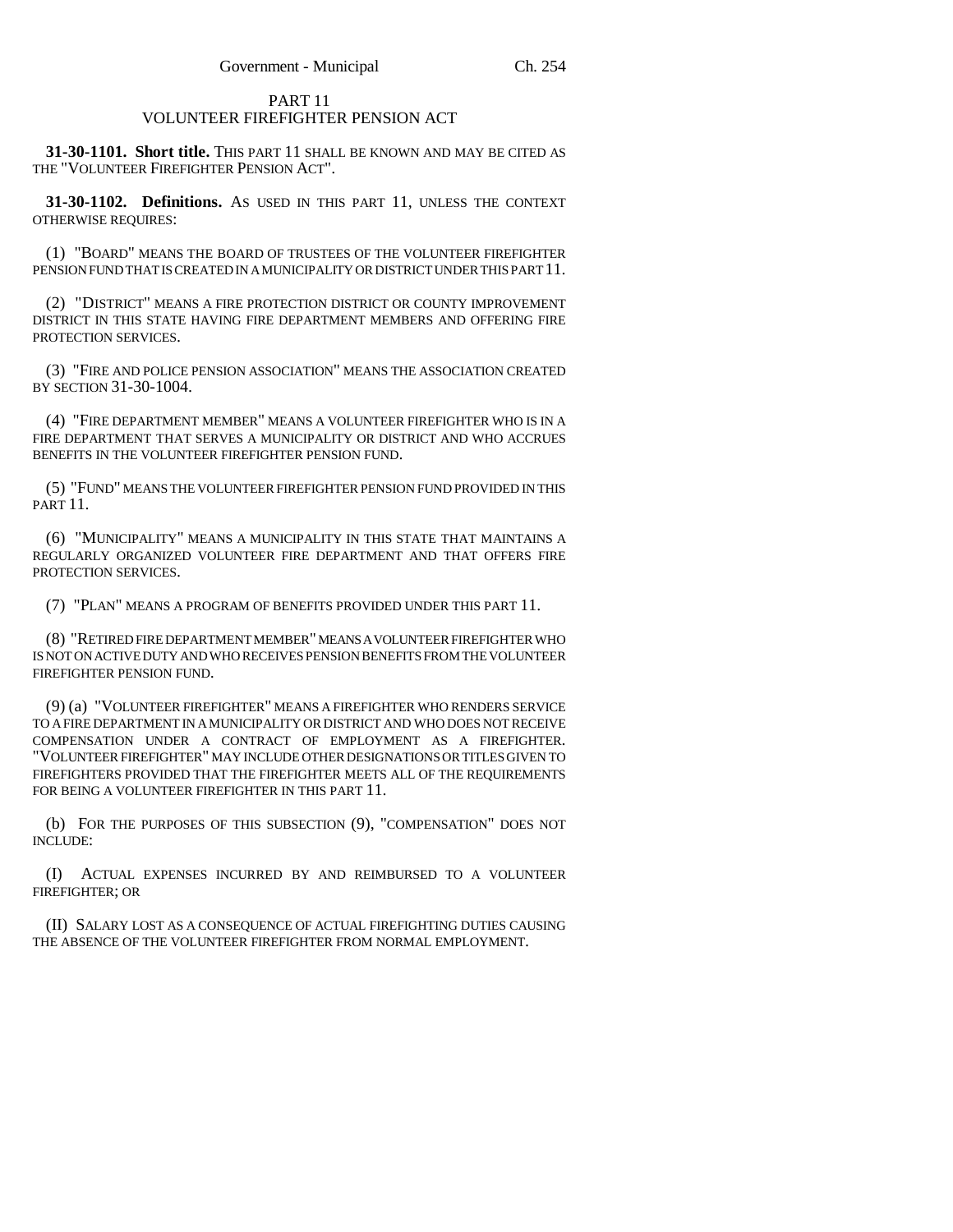**31-30-1103. Board of trustees - fund.** (1) IN ANY MUNICIPALITY OR DISTRICT THAT MAINTAINS A REGULARLY ORGANIZED VOLUNTEER FIRE DEPARTMENT, THERE IS CREATED A BOARD OF TRUSTEES OF THE VOLUNTEER FIREFIGHTER PENSION FUND. THE BOARD:

(a) SHALL MANAGE, USE, AND DISBURSE MONEYS IN THE FUND ACCORDING TO ITS RULES AND BYLAWS AND THIS PART 11;

(b) SHALL SUPERVISE AND CONTROL THE FUND;

(c) MAY TAKE ALL NECESSARY STEPS AND PURSUE ALL NECESSARY REMEDIES TO PRESERVE THE FUND.

**31-30-1104. Board - municipality.** (1) IN A MUNICIPALITY, THE BOARD MUST CONSIST OF THE FOLLOWING MEMBERS:

(a) THE MAYOR FOR A TERM EQUAL TO THE MAYOR'S TENURE AS MAYOR;

(b) THE MUNICIPAL TREASURER OR FINANCE OFFICER FOR A TERM EQUAL TO THE TREASURER'S OR FINANCE OFFICER'S TENURE WITH THE MUNICIPALITY;

(c) TWO OTHER PERSONS APPOINTED BY AND FOR TERMS DETERMINED BY THE GOVERNING BODY OF THE MUNICIPALITY; AND

(d) THREE FIRE DEPARTMENT MEMBERS OF THE ENTIRE MEMBERSHIP OF ALL CLASSES OF FIRE DEPARTMENTS SERVING THE MUNICIPALITY WHO ARE ELECTED BY THE FIRE DEPARTMENT MEMBERS OF THOSE FIRE DEPARTMENTS FOR THREE-YEAR TERMS; EXCEPT THAT, AT THE INITIAL ELECTION, ONE MEMBER SHALL BE ELECTED FOR THREE YEARS, ONE MEMBER FOR TWO YEARS, AND ONE MEMBER FOR ONE YEAR. IN ALL SUBSEQUENT ELECTIONS, THESE MEMBERS SHALL BE ELECTED FOR THREE YEARS.

(2) THE BOARD SHALL ELECT A PRESIDENT AND SECRETARY FROM ITS MEMBERS. THE MUNICIPAL TREASURER OR FINANCE OFFICER SHALL SERVE AS THE EX OFFICIO TREASURER OF THE BOARD.

(3) NOTWITHSTANDING THE PROVISIONS OF SUBSECTIONS (1) AND (2) OF THIS SECTION, THE GOVERNING BODY OF THE MUNICIPALITY MAY CONTINUE WITH THE BOARD COMPOSITION THAT WAS IN EFFECT ON THE DAY BEFORE THE EFFECTIVE DATE OF THIS ACT.

**31-30-1105. Board - fire protection district.** (1) IN A FIRE PROTECTION DISTRICT, THE BOARD MUST CONSIST OF THE FOLLOWING MEMBERS:

(a) THE BOARD OF DIRECTORS OF THE FIRE PROTECTION DISTRICT FOR TERMS EQUAL TO THEIR TENURE ON THE FIRE PROTECTION DISTRICT BOARD;

(b) THE TREASURER OF THE BOARD OF THE FIRE PROTECTION DISTRICT WHO SHALL BE TREASURER OF THE FUND FOR A TERM EQUAL TO THE TREASURER'S TENURE ON THE FIRE PROTECTION DISTRICT BOARD; AND

(c) TWO FIRE DEPARTMENT MEMBERS ELECTED BY THE FIRE DEPARTMENT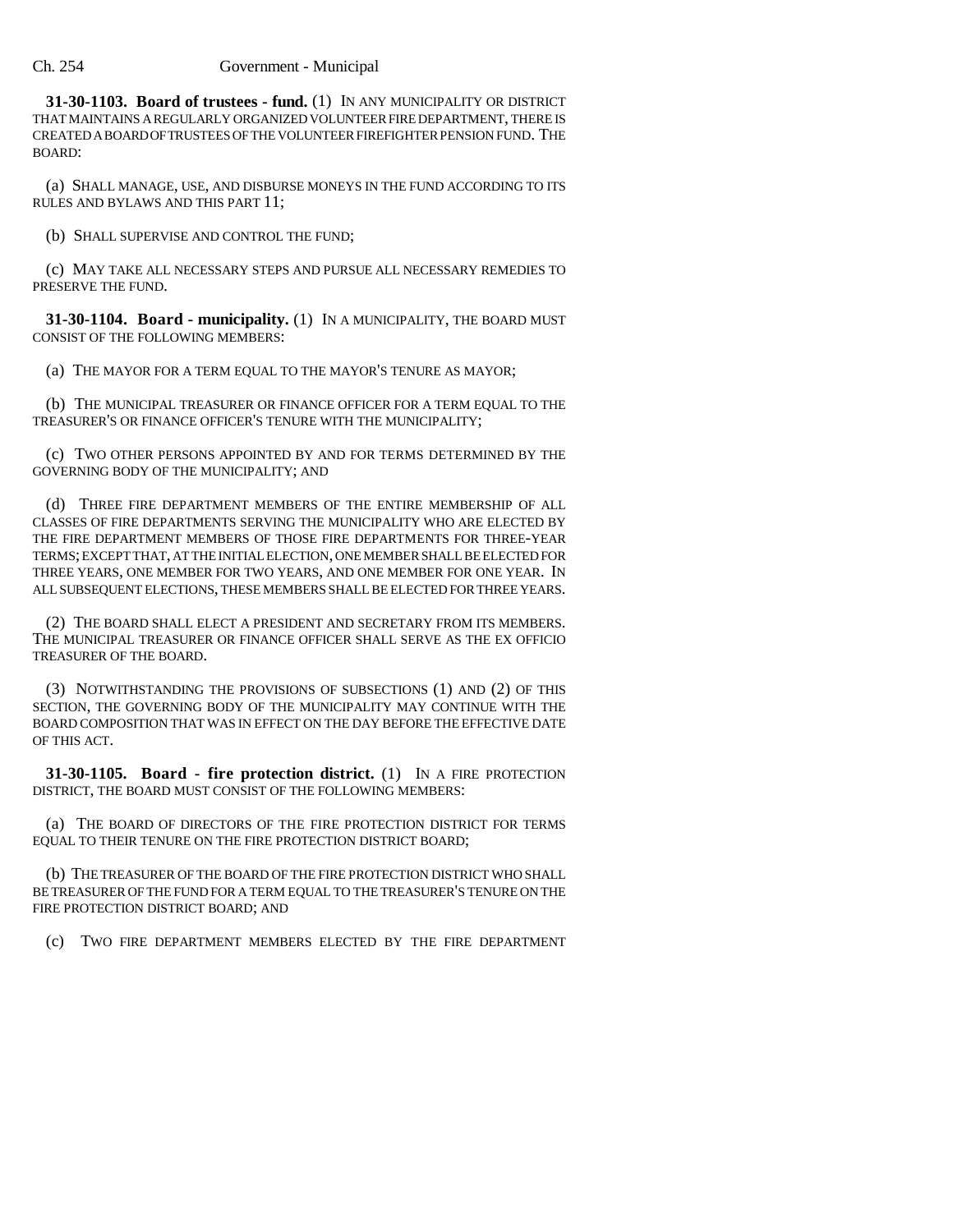MEMBERS FOR TWO-YEAR TERMS; EXCEPT THAT, AT THE INITIAL ELECTION, ONE MEMBER SHALL BE ELECTED FOR TWO YEARS AND ONE MEMBER FOR ONE YEAR. IN ALL SUBSEQUENT ELECTIONS, THESE MEMBERS SHALL BE ELECTED FOR TWO YEARS.

(2) THE BOARD SHALL ELECT A PRESIDENT AND SECRETARY FROM ITS MEMBERS.

(3) THE TREASURER OF THE BOARD SHALL OBTAIN A BOND PAID FROM THE FUND IN AN AMOUNT DETERMINED BY THE BOARD.

**31-30-1106. Board - county improvement district.** (1) IN A COUNTY IMPROVEMENT DISTRICT, THE BOARD MUST CONSIST OF THE FOLLOWING MEMBERS:

(a) ONE COUNTY COMMISSIONER OF THE COUNTY IN WHICH THE DISTRICT IS LOCATED FOR A TERM EQUAL TO THE COMMISSIONER'S TENURE AS COUNTY COMMISSIONER;

(b) THE COUNTY TREASURER FOR A TERM EQUAL TO THE TREASURER'S TENURE WITH THE COUNTY;

(c) THREE RESIDENTS OF THE COUNTY OBLIGATED TO PAY REAL OR PERSONAL PROPERTY TAXES WHO ARE APPOINTED BY THE COUNTY COMMISSIONERS FOR STAGGERED TERMS DETERMINED BY THE COUNTY COMMISSIONERS; AND

(d) TWO FIRE DEPARTMENT MEMBERS FOR TWO-YEAR TERMS.

(2) THE TREASURER OF THE FUND SHALL OBTAIN A BOND PAID FROM THE FUND IN AN AMOUNT DETERMINED BY THE BOARD.

**31-30-1107. Board - consolidation or merger.** (1) IF A MUNICIPALITY OR DISTRICT MERGES OR CONSOLIDATES WITH ONE OR MORE MUNICIPALITIES OR DISTRICTS, THE FORMER TRUSTEES OF THE VARIOUS VOLUNTEER FIREFIGHTER PENSION FUNDS OF THE CONSOLIDATED OR MERGED MUNICIPALITIES OR DISTRICTS SHALL:

(a) ELECT SEVEN PERSONS FROM THEIR MEMBERS, NOT MORE THAN THREE OF WHOM ARE FIRE DEPARTMENT MEMBERS, TO SERVE AS TRUSTEES OF THE VOLUNTEER FIREFIGHTER PENSION FUND OF THE CONSOLIDATED OR MERGED FUND WITH DUE REGARD TO EQUAL REPRESENTATION;

(b) CEASE TO HOLD OFFICE IF THEY ARE NOT ELECTED UNDER PARAGRAPH (a) OF THIS SUBSECTION (1).

(2) THE TRUSTEES OF THE CONSOLIDATED OR MERGED FUND SHALL ELECT FROM ITS MEMBERS A PRESIDENT, SECRETARY, AND TREASURER. THE TREASURER OF THE CONSOLIDATED OR MERGED DISTRICT'S FUND SHALL OBTAIN A BOND PAID FROM THE FUND IN AN AMOUNT DETERMINED BY THE BOARD.

**31-30-1108. Board powers and duties.** (1) A BOARD CREATED BY THIS PART 11 TO CONTROL A FUND:

(a) SHALL ADOPT NECESSARY RULES THAT ARE NOT INCONSISTENT WITH THIS PART 11 FOR THE MANAGEMENT AND DISCHARGE OF ITS DUTIES, FOR ITS OWN GOVERNMENT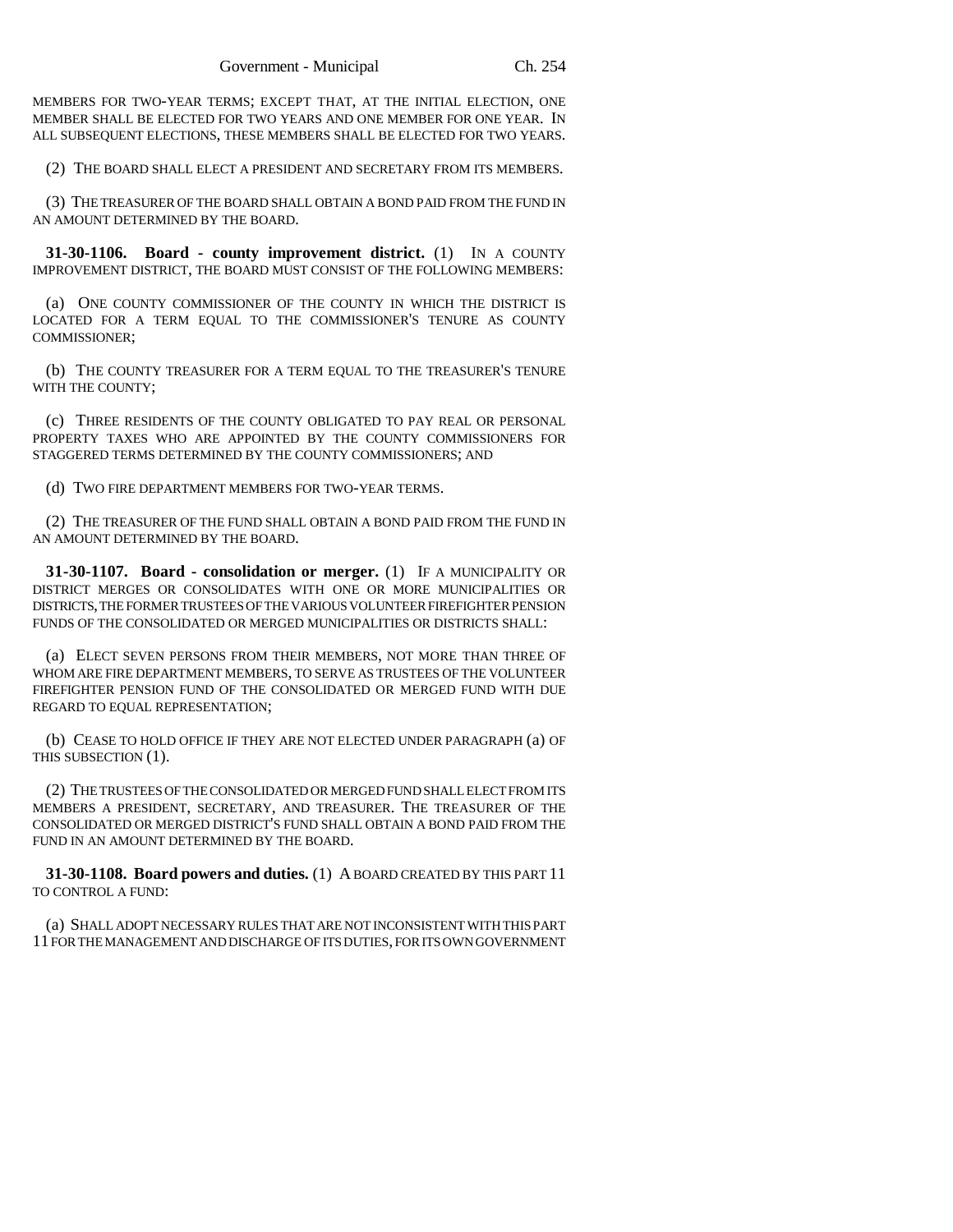AND PROCEDURE, AND FOR THE PRESERVATION AND PROTECTION OF THE FUND;

(b) SHALL HEAR AND DECIDE EACH APPLICATION FOR BENEFITS UNDER THIS PART 11 IN ACCORDANCE WITH SECTION 24-4-105, C.R.S. ACTION ON AN APPLICATION IS FINAL AND CONCLUSIVE; EXCEPT THAT, IF IN THE OPINION OF A BOARD, JUSTICE DEMANDS RECONSIDERATION OF THE ACTION, THE BOARD MAY REVERSE THE ACTION;

(c) SHALL KEEP AND PRESERVE A RECORD OF THE ACTION AND ALL OTHER MATTERS PROPERLY BEFORE THE BOARD;

(d) MAY MAKE AGREEMENTS WITH THE FIRE AND POLICE PENSION ASSOCIATION TO ADMINISTER THE PLAN AND MANAGE THE FUNDS OF THE PLAN FOR INVESTMENT;

(e) MAY CONSOLIDATE ITS FUND WITH THE FUND OF ANOTHER MUNICIPALITY OR DISTRICT AND SHALL ADMINISTER THE CONSOLIDATED FUNDS AS A SINGLE FUND IF IN THE OPINION OF THE BOARD THE TOTAL MONEYS ALLOCATED TO A FUND BY A MUNICIPALITY OR DISTRICT ARE INADEQUATE TO SUSTAIN A PROPER FUND FOR RETIREMENT OR FOR THE OTHER PURPOSES OF THE FUND UNDER THIS PART 11. THE BOARDS OF THESE SINGLE FUNDS MAY CONSOLIDATE THE FUNDS UNDER CONDITIONS AND TERMS PROVIDED IN AN AGREEMENT CONSISTENT WITH THIS PART 11.

**31-30-1109. Attorney representation.** (1) THE ATTORNEY FOR A MUNICIPALITY OR DISTRICT SHALL:

(a) WHEN REQUIRED BY THE BOARD, ADVISE THE BOARD ON ALL MATTERS PERTAINING TO THE BOARD'S DUTIES AND MANAGEMENT OF THE FUND;

(b) REPRESENT AND DEFEND THE BOARD IN ANY SUIT OR ACTION AT LAW OR IN EQUITY BROUGHT AGAINST THE BOARD; AND

(c) BRING ALL SUITS AND ACTIONS ON THE BOARD'S BEHALF AS THE BOARD REQUIRES OR REQUESTS.

(2) IF A CONFLICT BETWEEN A BOARD AND A MUNICIPALITY OR DISTRICT EXISTS, THE BOARD MAY OBTAIN AN ATTORNEY TO REPRESENT THE BOARD IN ANY ACTION DESCRIBED IN THIS SECTION AT THE BOARD'S EXPENSE.

**31-30-1110. Property tax.** THE GOVERNING BODY OF A MUNICIPALITY WITH A POPULATION OF LESS THAN ONE HUNDRED THOUSAND, THE BOARD OF DIRECTORS OF EACH FIRE PROTECTION DISTRICT, OR THE BOARD OF A COUNTY IMPROVEMENT DISTRICT MAY LEVY AND SET APART A TAX FOR EACH YEAR OF NOT MORE THAN ONE MILL ON THE TAXABLE PROPERTY IN THE MUNICIPALITY OR DISTRICT. THE GOVERNING BODY OR BOARD SHALL CREDIT THE PROCEEDS OF THIS TAX, IF ANY, TO THE MUNICIPALITY'S OR DISTRICT'S FUND. THE TOTAL TAX LEVIED UNDER THIS SECTION AND SECTION 31-30-405 (2), IF ANY, FOR A FIRE DEPARTMENT THAT HAS BOTH PAID AND VOLUNTEER FIREFIGHTERS MUST NOT EXCEED ONE MILL ON THE TAXABLE PROPERTY IN THE MUNICIPALITY OR DISTRICT. ANY NEW TAX OR AN INCREASE IN THE MILL LEVY UNDER THIS SECTION SHALL COMPLY WITH THE VOTER APPROVAL REQUIREMENTS UNDER SECTION 20 OF ARTICLE X OF THE STATE CONSTITUTION.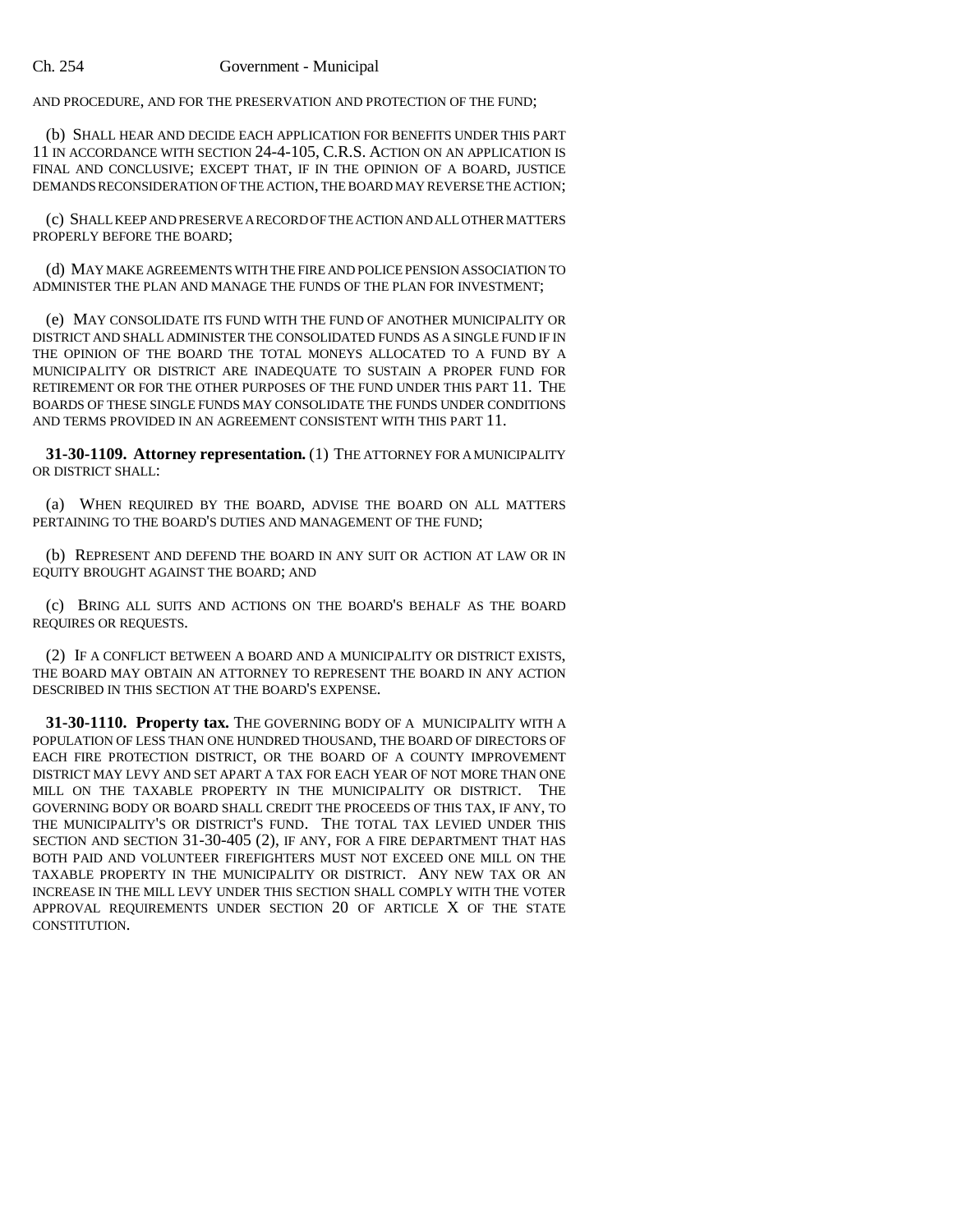**31-30-1111. Contribution to fund.** (1) IN ADDITION TO ANY PROPERTY TAX REVENUES COLLECTED UNDER SECTION 31-30-1110, THE FUND ALSO CONSISTS OF ANY:

(a) MONEYS GIVEN TO THE BOARD OR FUND BY A PERSON FOR THE USE AND PURPOSE FOR WHICH THE FUND IS CREATED. THE BOARD MAY TAKE ANY MONEY, PERSONAL PROPERTY, OR REAL ESTATE, OR INTEREST THEREIN BY GIFT, GRANT, DEVISE, OR BEQUEST AS TRUSTEES FOR THE USE AND PURPOSE FOR WHICH THE FUND IS CREATED;

(b) MONEYS, FEES, REWARDS, OR EMOLUMENTS OF ANY NATURE AND DESCRIPTION THAT ARE PAID OR GIVEN TO THE FUND; AND

(c) MONEYS PROVIDED BY THE STATE UNDER SECTION 31-30-1112.

(2) FUND MONEYS ARE FOR THE USE AND BENEFIT OF THE FIRE DEPARTMENT MEMBERS AND RETIRED FIRE DEPARTMENT MEMBERS AND THEIR SURVIVING SPOUSES, DEPENDENT CHILDREN, DEPENDENT PARENTS, AND OTHER BENEFICIARIES IN ACCORDANCE WITH THIS PART 11.

**31-30-1112. State contributions - intent.** (1) THE STATE TREASURER MAY TRANSFER MONEYS ANNUALLY TO THE FIRE AND POLICE PENSION ASSOCIATION FOR DISTRIBUTION AS PROVIDED IN THIS SECTION TO ASSIST IN FUNDING VOLUNTEER FIREFIGHTER PENSION FUNDS.

(2) (a) EXCEPT AS OTHERWISE PROVIDED IN PARAGRAPHS (b) AND (c) OF THIS SUBSECTION (2), STATE CONTRIBUTIONS TO ANY MUNICIPALITY OR DISTRICT MUST EQUAL NINETY PERCENT OF ALL AMOUNTS LEVIED, APPROPRIATED, AND CONTRIBUTED BY THE MUNICIPALITY OR DISTRICT UNDER SECTION 31-30-1110, BUT THE STATE CONTRIBUTION SHALL NOT EXCEED ONE-HALF MILL ON THE CURRENT VALUATION FOR ASSESSMENT OF THE MUNICIPALITY OR DISTRICT ASSUMING ONE HUNDRED PERCENT COLLECTION.

(b) NOTWITHSTANDING PARAGRAPH (a) OF THIS SUBSECTION (2), A MUNICIPALITY OR DISTRICT THAT WAS LEVYING AN AMOUNT EQUAL TO OR LESS THAN ONE-HALF MILL BEFORE JULY 1, 1993, AND THAT SUBSEQUENTLY INCREASES ITS MILL LEVY, APPROPRIATION, OR CONTRIBUTION TO PAY VOLUNTEER FIREFIGHTER PENSIONS IN EXCESS OF THREE HUNDRED DOLLARS PER MONTH SHALL RECEIVE STATE CONTRIBUTIONS UNDER PARAGRAPH (a) OF THIS SUBSECTION (2) BASED UPON THE GREATER OF:

(I) THE MILL LEVY, APPROPRIATION, OR CONTRIBUTION THAT WOULD BE REQUIRED TO BE LEVIED TO PAY A PENSION OF THREE HUNDRED DOLLARS PER MONTH, AS DETERMINED BY THE MUNICIPALITY OR DISTRICT; OR

(II) THE MILL LEVY, APPROPRIATION, OR CONTRIBUTION BEFORE THE INCREASE.

(c) NOTWITHSTANDING PARAGRAPH (a) OF THIS SUBSECTION (2), A MUNICIPALITY OR DISTRICT THAT WAS LEVYING AN AMOUNT EQUAL TO OR LESS THAN ONE-HALF MILL BEFORE JULY 1, 1995, AND THAT SUBSEQUENTLY INCREASES ITS MILL LEVY, APPROPRIATION, OR CONTRIBUTION TO PAY A SHORT-TERM DISABILITY MONTHLY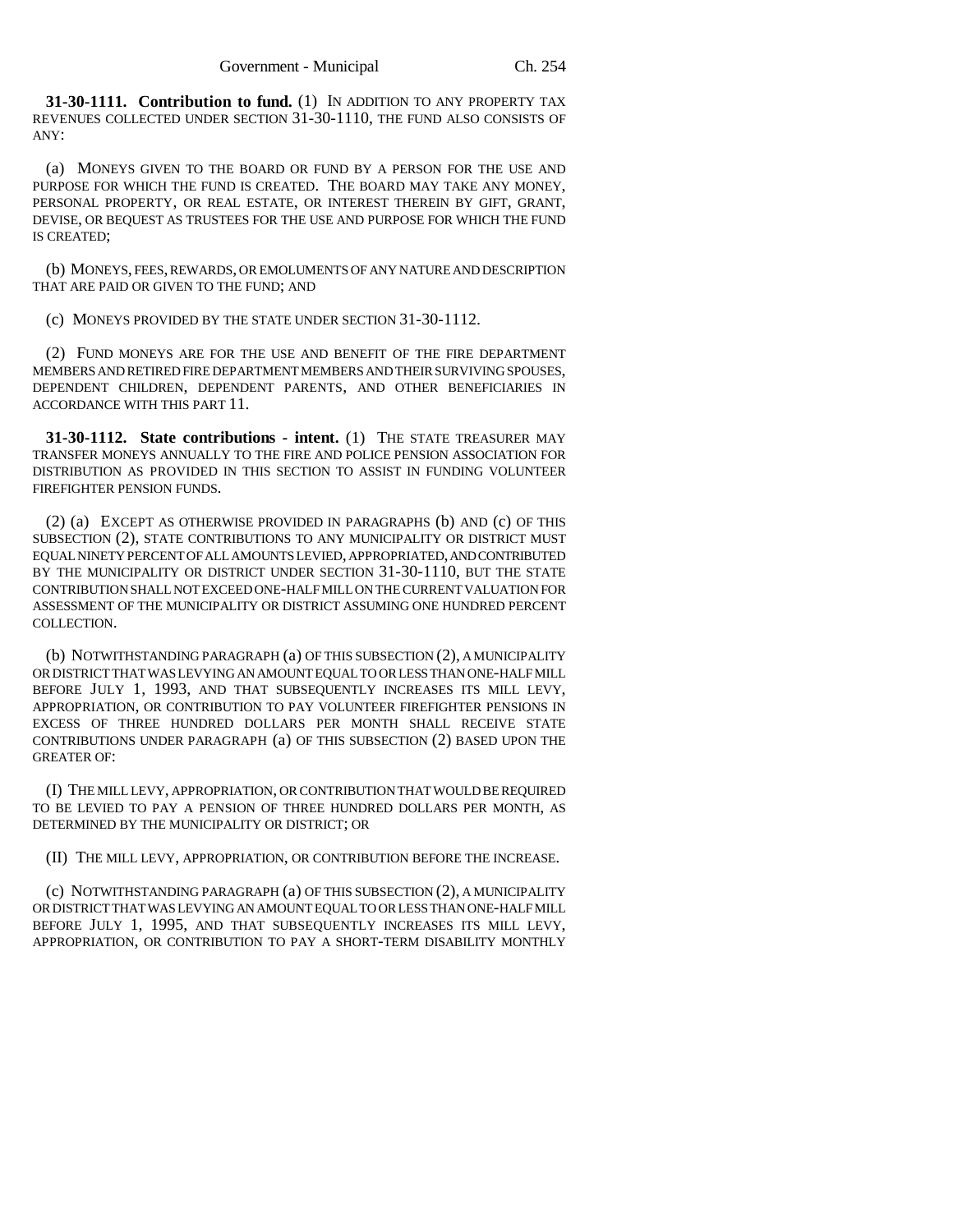ANNUITY PURSUANT TO SECTION 31-30-1121 IN EXCESS OF ONE HUNDRED AND FIFTY DOLLARS PER MONTH, TO PAY A RETIREMENT PENSION PURSUANT TO SECTION 31-30-1123 IN EXCESS OF TWO HUNDRED DOLLARS PER MONTH, TO PAY SURVIVOR BENEFITS PURSUANT TO SECTION 31-30-1127 IN EXCESS OF ONE HUNDRED AND FIFTY DOLLARS PER MONTH, OR TO PAY FUNERAL BENEFITS PURSUANT TO SECTION 31-30-1129 IN EXCESS OF ONE HUNDRED DOLLARS SHALL RECEIVE STATE CONTRIBUTIONS UNDER PARAGRAPH (a) OF THIS SUBSECTION (2) BASED UPON THE GREATER OF:

(I) THE MILL LEVY, APPROPRIATION, OR CONTRIBUTION THAT WOULD BE REQUIRED TO BE LEVIED TO PAY THE BENEFITS AT THE AMOUNTS STATED IN THIS PARAGRAPH (c), AS DETERMINED BY THE MUNICIPALITY OR DISTRICT; OR

(II) THE MILL LEVY, APPROPRIATION, OR CONTRIBUTION BEFORE THE INCREASE.

(d) THE BOARD IN ANY MUNICIPALITY OR DISTRICT SHALL NOT INCREASE BENEFITS ABOVE THE AMOUNTS STATED IN PARAGRAPH (b) OR (c) OF THIS SUBSECTION (2) UNLESS THE INCREASE IS APPROVED BY THE GOVERNING BODY OF THE MUNICIPALITY OR DISTRICT AND AN ACTUARIAL REVIEW INDICATES A HIGHER PAYMENT IS ACTUARIALLY SOUND. WHEN THE BOARD IN ANY MUNICIPALITY OR DISTRICT INCREASES BENEFITS ABOVE THE AMOUNTS STATED IN PARAGRAPH (b) OR (c) OF THIS SUBSECTION (2), THE BOARD SHALL SUBMIT AN ACTUARIAL STUDY TO THE FIRE AND POLICE PENSION ASSOCIATION THAT CERTIFIES THAT PORTION OF THE MUNICIPALITY'S OR DISTRICT'S MILL LEVY, APPROPRIATION, OR CONTRIBUTION TO ITS FUND THAT, PURSUANT TO THE PROVISIONS OF THIS SECTION, IS TO BE USED AS THE BASIS FOR CALCULATING THE STATE'S MATCHING CONTRIBUTION. THE STUDY SHALL BE COMPLETED IN ACCORD WITH GENERALLY ACCEPTED ACTUARIAL PRINCIPLES AND SIGNED BY A QUALIFIED ACTUARY.

(e) IN NO EVENT SHALL A MUNICIPALITY OR DISTRICT RECEIVE LESS THAN FIVE HUNDRED DOLLARS IF THE MUNICIPALITY OR DISTRICT CONTRIBUTES TO ITS FUND A SUM EQUAL TO THE PROCEEDS OF A LEVY OF ONE-HALF MILL ON THE CURRENT VALUATION FOR ASSESSMENT OF THE MUNICIPALITY OR DISTRICT.

(f) IN CALCULATING THE CONTRIBUTION BY THE STATE PROVIDED IN THIS SECTION, THE CASH EQUIVALENT OF THE DEATH AND DISABILITY BENEFIT UNDER SECTIONS 31-30-1007 AND 31-30-1008 FOR EACH MUNICIPALITY OR DISTRICT HAVING MEMBERS SHALL BE SUBTRACTED. IF THE DEATH AND DISABILITY BENEFIT IS EQUAL TO OR GREATER THAN THE AMOUNT SCHEDULED TO BE CONTRIBUTED TO THE MUNICIPALITY OR DISTRICT, THE FIRE AND POLICE PENSION ASSOCIATION SHALL NOT MAKE A CONTRIBUTION, AND THE STATE PAYMENT OF DEATH AND DISABILITY BENEFITS SHALL BE IN LIEU OF ANY CONTRIBUTION PREVIOUSLY MADE TO THE MUNICIPALITY OR DISTRICT. FOR THE PURPOSES OF THIS PARAGRAPH (f), "MEMBER" HAS THE MEANING PROVIDED IN SECTION 31-30-1002.

(g) THE MONEYS NECESSARY TO MAKE THE STATE'S CONTRIBUTION UNDER THIS SECTION SHALL BE DERIVED FROM THE PROCEEDS OF THE TAX IMPOSED BY SECTION 10-3-209, C.R.S., AS FOLLOWS:

(I) ON SEPTEMBER 30 OF EACH YEAR, THE STATE TREASURER SHALL TRANSFER THE AMOUNT NECESSARY TO PROVIDE CONTRIBUTIONS EQUAL TO THE CONTRIBUTIONS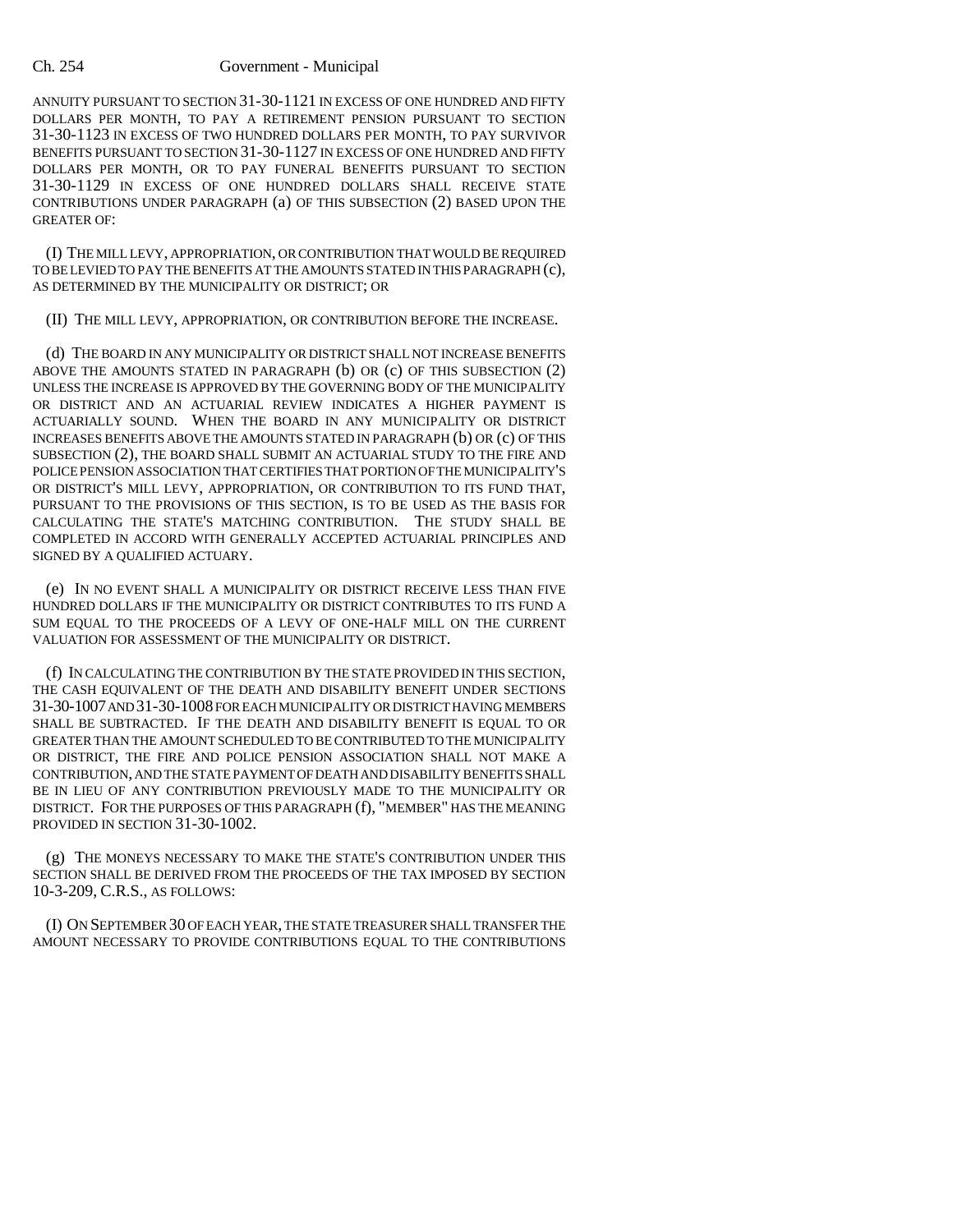MADE BY THE STATE TO EACH MUNICIPALITY AND DISTRICT DURING THE CALENDAR YEAR 1979 TO THE FIRE AND POLICE PENSION ASSOCIATION FOR DISBURSEMENT TO THE FUND OF EACH MUNICIPALITY OR DISTRICT.

(II) TO THE EXTENT THE STATE'S CONTRIBUTION UNDER THIS SECTION EXCEEDS THE CONTRIBUTIONS MADE BY THE STATE DURING THE CALENDAR YEAR 1979, THE STATE TREASURER SHALL TRANSFER THE EXCESS AMOUNTS FROM THE PROCEEDS OF THE TAX IMPOSED BY SECTION 10-3-209, C.R.S., TO THE FIRE AND POLICE PENSION ASSOCIATION ON SEPTEMBER 30 OF EACH YEAR FOR DISBURSEMENT TO THE MUNICIPALITY'S OR DISTRICT'S FUNDS. MONEYS TRANSFERRED UNDER THIS SUBPARAGRAPH (II) SHALL BE SEPARATE FROM AND IN ADDITION TO MONEYS TRANSFERRED UNDER SECTION 31-30-1014(5) AND DO NOT REVERT TO THE GENERAL FUND BUT ARE AVAILABLE FOR THE PURPOSES PROVIDED IN THIS SECTION.

(h) IN ADDITION TO ANY OTHER TRANSFERS REQUIRED BY THIS SECTION, ON SEPTEMBER 30 OF EACH YEAR, THE STATE TREASURER SHALL TRANSFER FROM THE PROCEEDS OF THE TAX IMPOSED BY SECTION 10-3-209, C.R.S., TO THE FIRE AND POLICE PENSION ASSOCIATION, SUCH MONEYS AS MAY BE NECESSARY TO PAY FOR THE ACCIDENTAL DEATH AND DISABILITY INSURANCE POLICY FOR VOLUNTEER FIREFIGHTERS PROVIDED IN SECTION 31-30-1005 (4).

(i) MONEYS TRANSFERRED PURSUANT TO THIS SECTION SHALL BE INCLUDED FOR INFORMATION PURPOSES IN THE GENERAL APPROPRIATION BILL OR IN SUPPLEMENTAL APPROPRIATION BILLS TO COMPLY WITH THE LIMITATION ON STATE FISCAL YEAR SPENDING IMPOSED BY SECTION 20 OF ARTICLE X OF THE STATE CONSTITUTION AND SECTION 24-77-103, C.R.S.

(j) IT IS THE INTENT OF THE GENERAL ASSEMBLY TO CONTINUALLY FUND VOLUNTEER FIREFIGHTER PENSION PLANS.

**31-30-1113. Fund investments.** (1) THE BOARD MAY INVEST ALL OR ANY PART OF FUND MONEYS IN THE NAME OF THE BOARD'S TREASURER OR IN THE NAME OF A CUSTODIAN OR CUSTODIANS APPOINTED BY THE BOARD UNDER THIS SECTION IN INTEREST-BEARING OBLIGATIONS OF THE UNITED STATES, IN INTEREST-BEARING BONDS OF THIS STATE, IN GENERAL OBLIGATION BONDS OF MUNICIPALITIES, WHETHER ORGANIZED UNDER GENERAL LAW OR ARTICLE XX OF THE STATE CONSTITUTION, OR IN ANY DEPOSITORY STATED IN SECTION 24-75-603, C.R.S., AND SECURED AS PROVIDED IN ARTICLES 10.5 AND 47 OF TITLE 11, C.R.S. BY WRITTEN RESOLUTION, THE BOARD MAY APPOINT ONE OR MORE PERSONS TO ACT AS A CUSTODIAN OR CUSTODIANS, IN ADDITION TO THE TREASURER, TO DEPOSIT OR CAUSE TO BE DEPOSITED ALL OR PART OF THE FUND IN ANY STATE OR NATIONAL BANK OR ANY STATE OR FEDERALLY CHARTERED SAVINGS AND LOAN ASSOCIATION IN THIS STATE. THE APPOINTED PERSONS SHALL GIVE SURETY BONDS, AND THE BOARD SHALL DETERMINE THE BONDS' AMOUNTS, FORM, AND PURPOSES. THESE SECURITIES AND EVIDENCES OF INVESTMENT SHALL BE DEPOSITED WITH THE TREASURER OF THE MUNICIPALITY OR DISTRICT.

(2) UPON THE BOARD'S DIRECTION, THE TREASURER OF A MUNICIPALITY OR DISTRICT MAY INVEST PART OF THE FUND AVAILABLE FOR INVESTMENT, WITH OR WITHOUT ONE OR MORE OTHER VOLUNTEER FIREFIGHTER PENSION FUNDS, IN A NONINSURED TRUST PENSION PLAN WITH A BANK OR TRUST COMPANY AUTHORIZED TO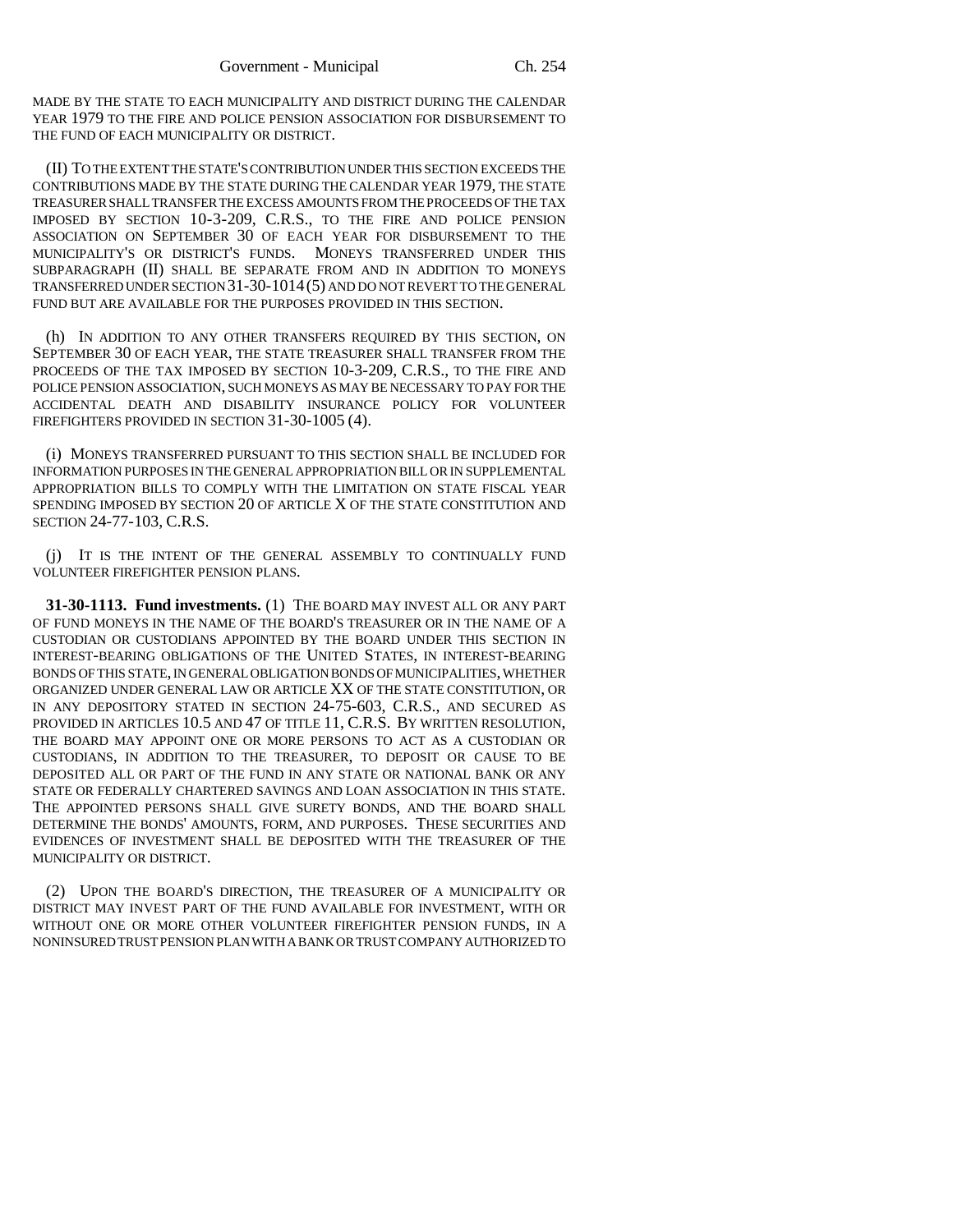EXERCISE TRUST POWERS IN THIS STATE AS A TRUSTEE. THE TRUSTEE'S INVESTMENT OF FUND MONEYS IS GOVERNED BY PART 3 OF ARTICLE 1 OF TITLE 15,C.R.S., BUT THE TRUSTEE SHALL AT ALL TIMES HOLD FIXED-INCOME OBLIGATIONS HAVING A BOOK VALUE OR COST OF NOT LESS THAN SIXTY PERCENT OF THE TOTAL CONTRIBUTIONS MADE TO THE TRUST LESS THE AMOUNTS PAID OUT.

**31-30-1114. Fund investment in insurance.** (1) EXCEPT AS PROVIDED IN SUBSECTION (2) OF THIS SECTION AND WITH THE CONCURRENCE OF SIXTY-FIVE PERCENT OF THE FIRE DEPARTMENT MEMBERS VOTING THEREON AND SIXTY-FIVE PERCENT OF THE RETIRED FIRE DEPARTMENT MEMBERS VOTING THEREON, THE BOARD MAY:

(a) INSURE THE FIRE DEPARTMENT MEMBERS UNDER THE FOLLOWING INSURANCE POLICIES ISSUED BY COMPANIES AUTHORIZED TO DO BUSINESS IN THIS STATE:

(I) INDIVIDUAL, GROUP, OR BLANKET LIFE, ENDOWMENT, OR ANNUITY INSURANCE;

(II) VARIABLE ANNUITY INSURANCE; OR

(III) DISABILITY OR LIABILITY INSURANCE; AND

(b) SPEND ANY PART OF THE FUND TO PAY PREMIUMS ON THESE POLICIES.

(2) THE BOARD SHALL NOT SPEND FUND MONEYS TO PURCHASE INSURANCE IF THE EXPENDITURE WOULD IMPAIR THE PENSION FUND'S ABILITY TO:

(a) PAY ANNUITIES TO A FIRE DEPARTMENT MEMBER, SURVIVING SPOUSE, OR DEPENDENT PARENT OR CHILD RECEIVING ANNUITIES; OR

(b) MEET THE FUTURE REQUIREMENTS OF PENSIONS, BENEFITS, AND AWARDS UNDER THE PLAN.

(3) THE BOARD MUST BE THE BENEFICIARY OF ANY INSURANCE POLICIES, AND THE PROCEEDS OF THE INSURANCE POLICIES SHALL BE PAID TO THE BOARD AS AN ADDITION TO THE FUND.

**31-30-1115. Warrants.** (1) OFFICERS OF THE MUNICIPALITY OR DISTRICT WHO ARE DESIGNATED BY LAW TO DRAW WARRANTS ON THE TREASURER OF THE MUNICIPALITY OR DISTRICT SHALL DRAW WARRANTS THEREON UPON ORDERS BY THE BOARD, PAYABLE TO THE BOARD'S TREASURER FOR MONEYS BELONGING TO THE FUND.

(2) EXCEPT AS PROVIDED IN SUBSECTION (3) OF THIS SECTION, THE BOARD'S TREASURER SHALL PAY MONEYS ORDERED TO BE PAID FROM THE FUND TO ANY PERSON ONLY UPON WARRANTS SIGNED BY THE BOARD'S PRESIDENT AND COUNTERSIGNED BY THE BOARD'S SECRETARY. A WARRANT SHALL NOT BE DRAWN EXCEPT BY THE BOARD'S ORDER THAT IS DULY ENTERED IN THE RECORDS OF THE BOARD'S PROCEEDINGS.

(3) FUND MONEYS IN NONINSURED TRUST PENSION PLANS WITH A BANK OR TRUST COMPANY SHALL BE PAID BY THE TRUSTEE ONLY UPON THE BOARD'S WRITTEN ORDER THAT IS SIGNED BY THE BOARD'S PRESIDENT, COUNTERSIGNED BY THE BOARD'S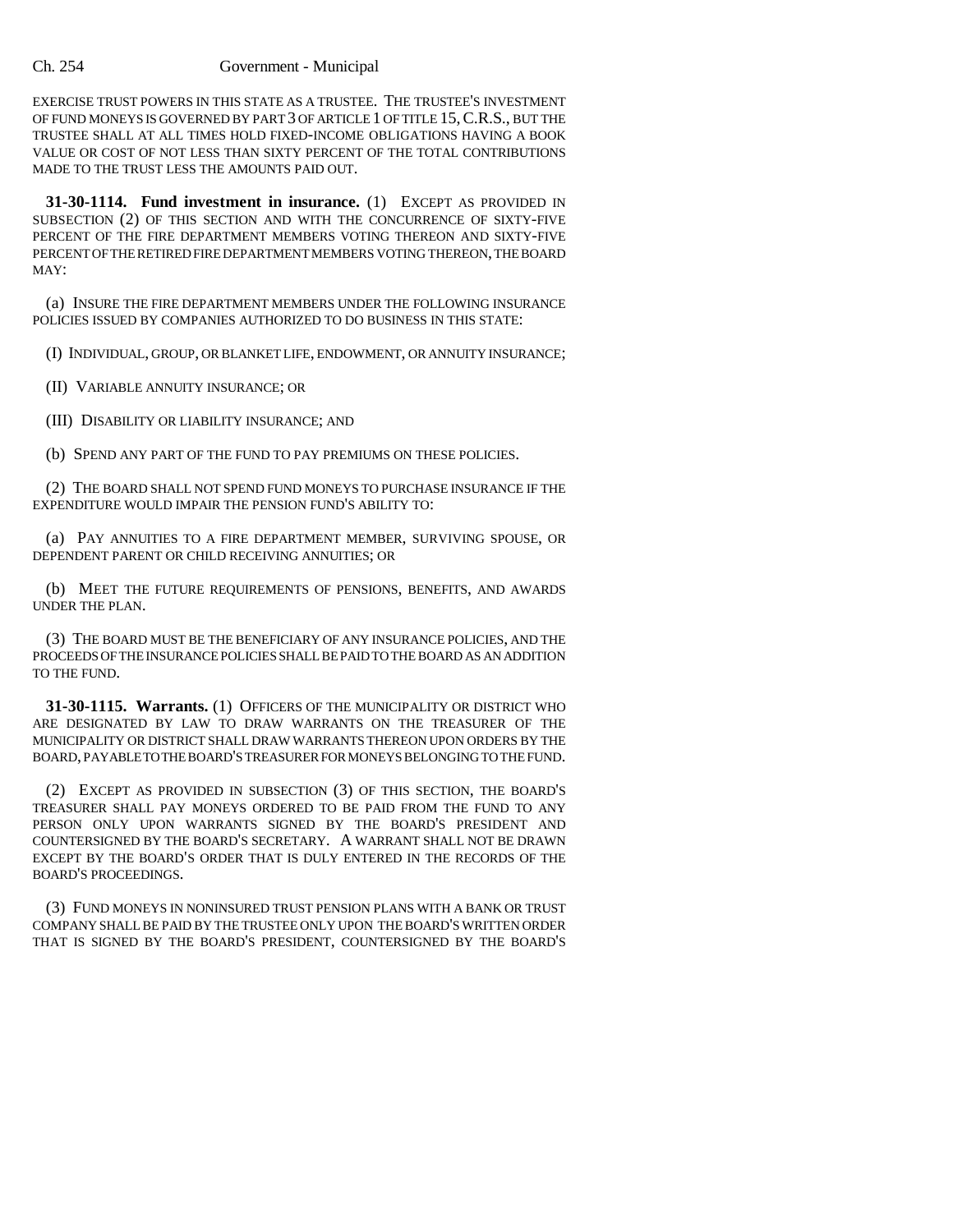SECRETARY, AND DULY ENTERED IN THE RECORDS OF THE BOARD'S PROCEEDINGS.

**31-30-1116. Treasurer - custodian - segregation of moneys.** (1) THE BOARD'S TREASURER AND THE CUSTODIAN APPOINTED BY THE BOARD UNDER SECTION 31-30-1113 ARE THE CUSTODIANS OF THE FUND AND SHALL SECURE AND SAFELY KEEP BOOKS AND ACCOUNTS CONCERNING THE FUND IN THE MANNER AS THE BOARD MAY PRESCRIBE. THE BOOKS AND ACCOUNTS ARE SUBJECT TO INSPECTION BY THE BOARD, ANY BOARD MEMBER, OR ANY OTHER INTERESTED PERSON. UPON EXPIRATION OF THE TREASURER'S OR CUSTODIAN'S TERM OF OFFICE OR APPOINTMENT, THE TREASURER OR CUSTODIAN SHALL SURRENDER AND DELIVER TO THE SUCCESSOR ALL BONDS, SECURITIES, AND UNEXPENDED MONEYS OR OTHER PROPERTY OF THE FUND THAT THE TREASURER OR CUSTODIAN HAS POSSESSED.

(2) A MUNICIPALITY OR DISTRICT THAT INCLUDES BOTH PAID AND VOLUNTEER FIREFIGHTERS IN THEIR PENSION PLANS MAY CONSOLIDATE THE FUNDS BUT MUST SEGREGATE THE MONEYS FOR PAID AND VOLUNTEER FIREFIGHTERS ON AN EQUITABLE BASIS FOR ACCOUNTING AND ACTUARIAL PURPOSES. THE SEGREGATION SHALL BE CONSIDERED IN ACTUARIAL REPORTS ON THE FUNDS. IN COMPUTING THE PORTION OF THE FUND ATTRIBUTED TO VOLUNTEER FIREFIGHTERS, VOLUNTEER FIREFIGHTERS' BENEFITS SHALL NOT BE CHANGED.

**31-30-1117. Exemption from levy.** (1) EXCEPT FOR AN ASSIGNMENT FOR CHILD SUPPORT PURPOSES AS PROVIDED IN SECTIONS 14-10-118(1) AND 14-14-107,C.R.S., AND A WRIT OF GARNISHMENT THAT IS THE RESULT OF A JUDGMENT TAKEN FOR ARREARAGES FOR CHILD SUPPORT OR FOR CHILD SUPPORT DEBT, NO PART OF THE FUND, EITHER BEFORE OR AFTER ANY ORDER FOR DISTRIBUTION OF THE FUND TO A FIRE DEPARTMENT MEMBER, RETIRED FIRE DEPARTMENT MEMBER, OR BENEFICIARY OF THE FUND OR THE SURVIVING SPOUSE OR GUARDIAN OF ANY CHILD OF A DECEASED OR DISABLED FIRE DEPARTMENT MEMBER OR OF A DECEASED, DISABLED, OR RETIRED FIRE DEPARTMENT MEMBER SHALL BE HELD, SEIZED, TAKEN, SUBJECTED TO, DETAINED, OR LEVIED ON BY VIRTUE OF ANY ATTACHMENT, EXECUTION, PROTEST, OR PROCEEDING OF ANY NATURE WHATSOEVER ISSUED OUT OF OR BY ANY COURT IN THIS OR ANY OTHER STATE FOR THE PAYMENT OR SATISFACTION OF ALL OR PART OF ANY DEBT, DAMAGES, CLAIM, DEMAND, JUDGMENT, FINE, OR AMERCEMENT OF THE MUNICIPALITY OR DISTRICT OR OF A FIRE DEPARTMENT MEMBER, RETIRED FIRE DEPARTMENT MEMBER, OR THEIR SURVIVING SPOUSES, DEPENDENT CHILDREN, OR DESIGNATED BENEFICIARIES.

(2) EXCEPT AS PROVIDED IN SECTION 31-30-1118, THE FUND MUST BE KEPT, SECURED, AND DISTRIBUTED FOR THE PURPOSE OF ISSUING PENSIONS AND PROTECTING THE PERSONS NAMED IN THIS PART 11 AND FOR NO OTHER PURPOSE WHATSOEVER; EXCEPT THAT THE BOARD MAY ANNUALLY SPEND MONEYS AS IT DEEMS PROPER AND NECESSARY FROM THE FUND FOR NECESSARY EXPENSES CONNECTED WITH THE FUND.

**31-30-1118. Fund use - other purposes.** (1) IF THE GOVERNING BODY OF A MUNICIPALITY OR DISTRICT FINDS BY RESOLUTION THAT NO PERSON IS ELIGIBLE OR CAN BECOME ELIGIBLE FOR PAYMENT OF A FUND BENEFIT, IT MAY AUTHORIZE CONTRIBUTIONS OF ALL FUND MONEYS FOR ANY FIRE-RELATED PURPOSE AND, IF NO FIRE-RELATED PURPOSE EXISTS, FOR ANY PURPOSE AS DETERMINED BY THE GOVERNING BODY OF THE MUNICIPALITY OR DISTRICT.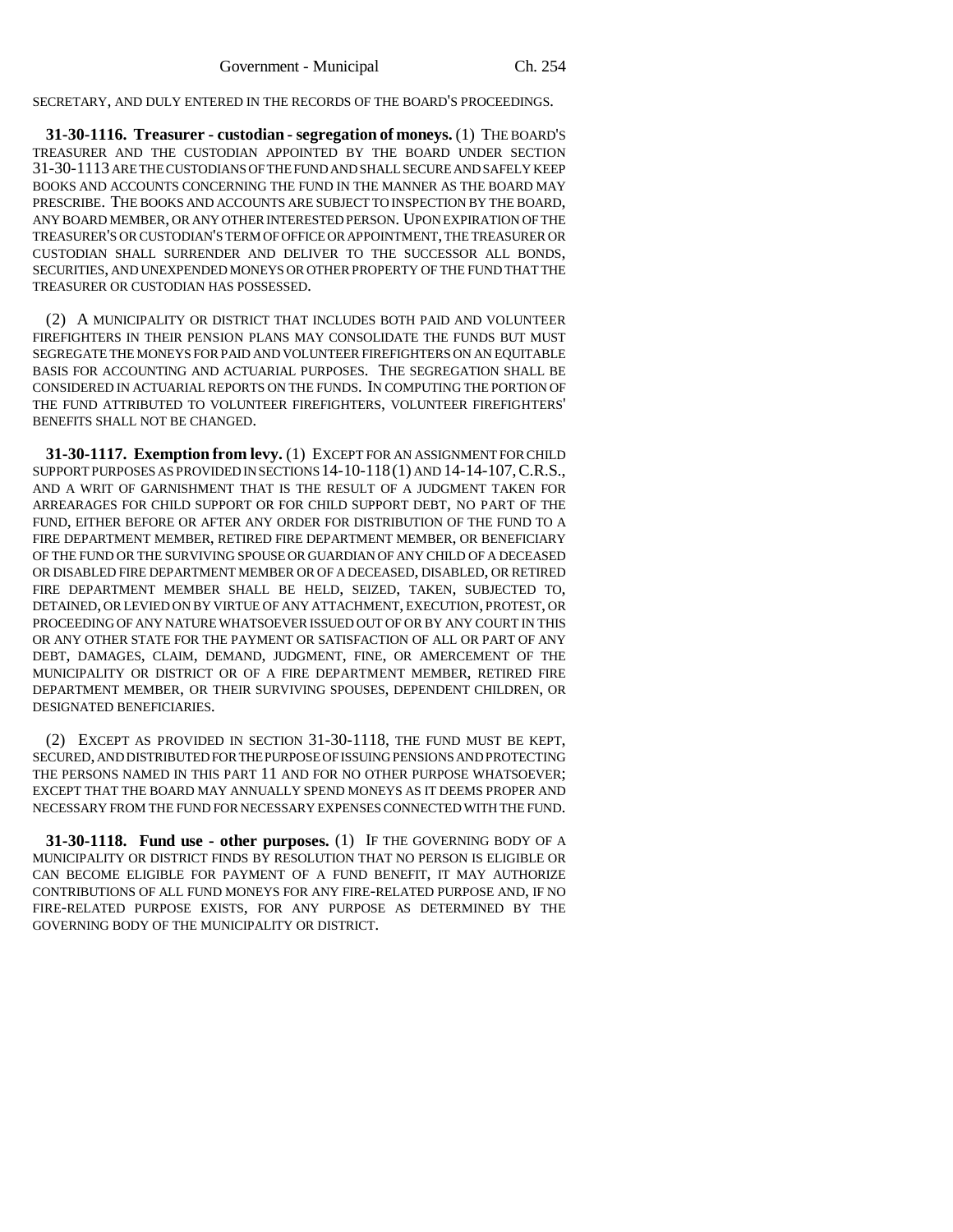(2) AT LEAST SIXTY DAYS BEFORE ADOPTION OF THIS RESOLUTION, THE GOVERNING BODY OF THE MUNICIPALITY OR DISTRICT SHALL PUBLISH ONE NOTICE IN A NEWSPAPER WITH GENERAL CIRCULATION WITHIN THE MUNICIPALITY OR DISTRICT AND SHALL PROVIDE A COPY OF THE PUBLISHED NOTICE TO THE BOARD OF DIRECTORS OF THE FIRE AND POLICE PENSION ASSOCIATION. THE NOTICE MUST STATE THAT THE INTENT OF THE GOVERNING BODY IS TO USE THE MONEY IN THE FUND FOR THE PURPOSES PERMITTED IN SUBSECTION (1) OF THIS SECTION AND THAT PERSONS WHO BELIEVE THEY ARE OR MAY BE ENTITLED TO BENEFIT PAYMENTS FROM THE FUND HAVE FIFTY DAYS FROM THE DATE OF THE NOTICE IN WHICH TO FILE A WRITTEN OBJECTION WITH THE GOVERNING BODY REGARDING ITS PROPOSED USE OF THE FUND. IF A WRITTEN OBJECTION IS RECEIVED, THE GOVERNING BODY SHALL HOLD A PUBLIC HEARING BEFORE ADOPTION OF THE RESOLUTION. BEFORE THE HEARING, THE GOVERNING BODY SHALL PUBLISH NOTICE OF THE TIME AND PLACE OF THE HEARING AND SEND WRITTEN NOTICE OF THE HEARING BY CERTIFIED MAIL TO EACH PERSON WHO FILES A WRITTEN OBJECTION.

(3) IF A PERSON ESTABLISHES A CLAIM TO A BENEFIT FROM THE FUND WITHIN ONE YEAR AFTER ADOPTION OF THIS RESOLUTION, THE MUNICIPALITY OR DISTRICT SHALL REPAY TO THE FUND ANY MONEY PAID FROM THE FUND UNDER THIS SECTION, AND NO SUCH ADDITIONAL PAYMENTS SHALL BE MADE FROM THE FUND.

**31-30-1119. Board report.** THE BOARD SHALL MAKE A REPORT TO THE GOVERNING BODY OF THE MUNICIPALITY OR THE BOARD OF DIRECTORS OF ITS DISTRICT, WHICHEVER IS APPLICABLE, ON THE CONDITION OF THE FUND. THE BOARD SHALL SUBMIT THE REPORT TO THE GOVERNING BODY OR BOARD OF DIRECTORS BEFORE THE LAST MEETING IN FEBRUARY AND THE LAST MEETING IN AUGUST OF EACH YEAR.

**31-30-1120. Maximum benefit amount.** EXCEPT AS OTHERWISE PROVIDED IN SECTION 31-30-1129, A BENEFIT PROVIDED IN THIS PART 11 MUST NOT EXCEED FOUR HUNDRED AND FIFTY DOLLARS PER MONTH.

**31-30-1121. Disability pension - rules - hearing.** (1) IF A VOLUNTEER FIREFIGHTER IS INJURED WHILE IN THE LINE OF DUTY AS A VOLUNTEER FIREFIGHTER, THE BOARD SHALL PAY TO THE VOLUNTEER FIREFIGHTER:

(a) A SHORT-TERM DISABILITY MONTHLY ANNUITY FOR NOT MORE THAN ONE YEAR IN AN AMOUNT IT DETERMINES IS PROPER AND EQUITABLE, CONSIDERING THE FINANCIAL CONDITION OF THE FUND, BUT NOT MORE THAN ONE-HALF THE AMOUNT STATED IN SECTION 31-30-1120; OR

(b) A LONG-TERM DISABILITY MONTHLY ANNUITY FOR A DISABILITY THAT DEPRIVES THE VOLUNTEER FIREFIGHTER OF AN EARNING CAPACITY AND THAT EXTENDS BEYOND ONE YEAR IN AN AMOUNT IT DETERMINES IS PROPER AND NECESSARY, BUT NOT MORE THAN THE AMOUNT STATED IN SECTION 31-30-1120.

(2) DISABILITY-PENSION APPLICANTS SHALL BE EXAMINED BY ONE OR MORE PHYSICIANS SELECTED BY THE BOARD AND MAY BE EXAMINED BY ONE OR MORE PHYSICIANS SELECTED BY THE APPLICANT. THE BOARD SHALL PAY FROM THE FUND THE EXPENSES OF THE PHYSICIAN CHOSEN BY THE BOARD.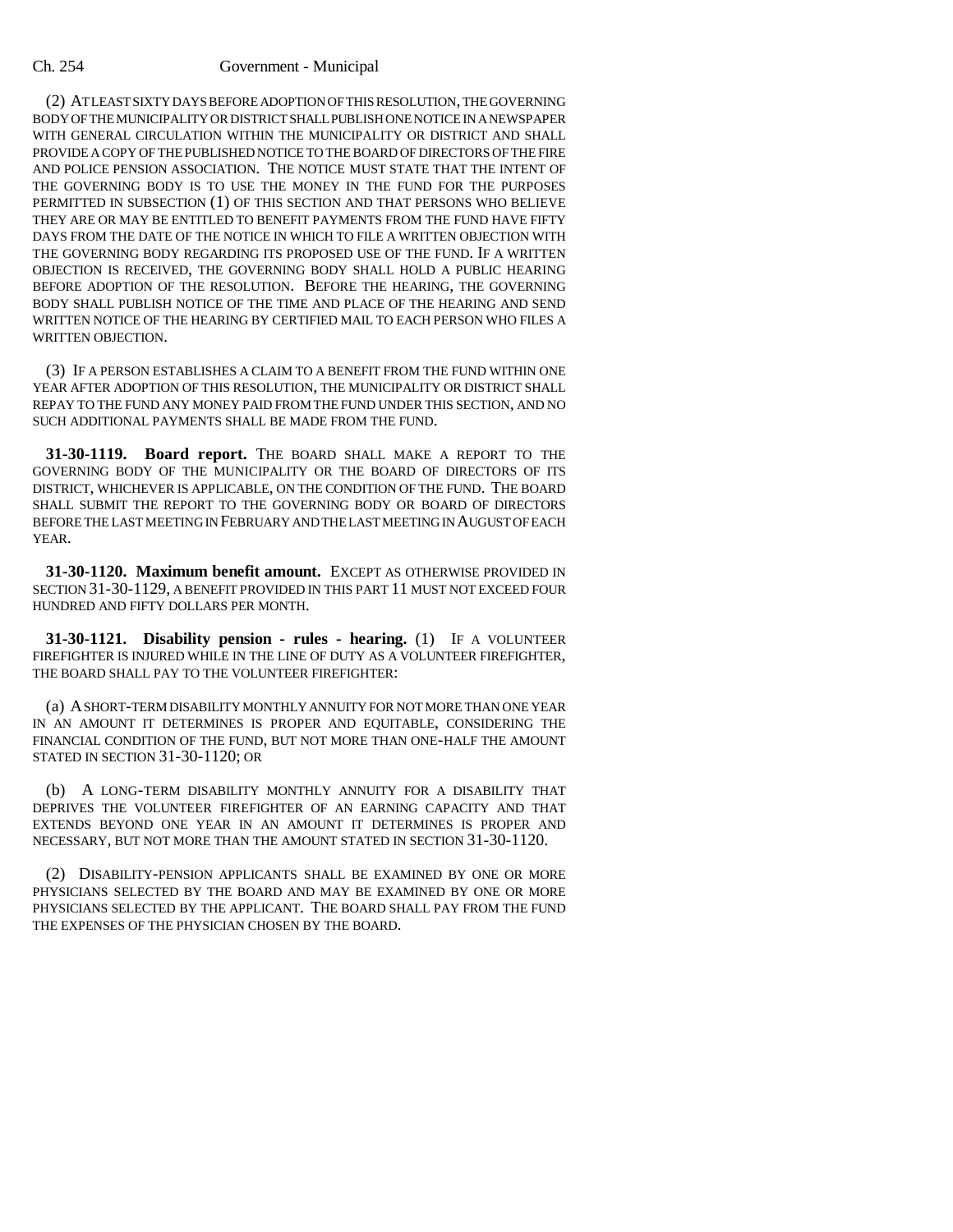(3) THE BOARD SHALL ADOPT RULES IT DEEMS PROPER CONCERNING THE EXAMINATION OF PERSONS WHO ARE RECEIVING DISABILITY BENEFITS UNDER THIS SECTION TO DETERMINE PERIODICALLY THE FITNESS OF THESE PERSONS. A PERSON WHO IS RECEIVING BENEFITS UNDER THIS SECTION AND WHO IS EITHER FIFTY YEARS OF AGE OR HAS COMPLETED TWENTY YEARS OF ACTIVE DUTY IN THE FIRE DEPARTMENT BEFORE THE DATE DISABILITY BENEFITS UNDER THIS SECTION ARE FIRST PROVIDED SHALL NOT BE REEXAMINED. A PERSON RECEIVING BENEFITS UNDER THIS SECTION SHALL NOT BE EXAMINED BEFORE ONE YEAR AFTER THE DATE DISABILITY BENEFITS UNDER THIS SECTION ARE FIRST PROVIDED AND NOT MORE OFTEN THAN ANNUALLY AFTER THIS DATE.

(4) THE BOARD SHALL TERMINATE THE DISABILITY BENEFITS UNDER THIS SECTION OF A PERSON WHO THE BOARD FINDS HAS RECOVERED SUFFICIENTLY FROM THE DISABILITY THAT RESULTED IN THE RECEIPT OF THESE BENEFITS, IS UNDER THE AGE OF FIFTY YEARS, AND HAS SERVED LESS THAN TWENTY YEARS OF ACTIVE DUTY. A PERSON WHOSE BENEFITS ARE TERMINATED UNDER THIS SUBSECTION (4) MAY FILE A WRITTEN PROTEST WITHIN THIRTY DAYS AFTER THE TERMINATION DATE STATING THE OBJECTION TO THE TERMINATION AND REQUESTING A HEARING. THE DECISION OF THE BOARD IS SUSPENDED PENDING A HEARING ON THE PROTEST. AT THE HEARING, THE MEMBER MAY APPEAR AND BE REPRESENTED BY COUNSEL.

**31-30-1122. Retirement pension.** (1) THE BOARD OF A MUNICIPALITY, WITH THE PRIOR CONSENT OF THE MUNICIPALITY'S GOVERNING BODY, OR THE BOARD OF A FIRE PROTECTION DISTRICT OR COUNTY IMPROVEMENT DISTRICT MAY PAY A RETIREMENT PENSION TO A VOLUNTEER FIREFIGHTER WHO HAS TWENTY YEARS OF ACTIVE SERVICE AND WHO IS OVER THE AGE OF FIFTY YEARS. THE RETIREMENT PENSION SHALL BE AN AMOUNT DETERMINED BY THE BOARD OF NOT MORE THAN ONE HUNDRED DOLLARS PER MONTH, UNLESS AN ACTUARIAL REVIEW INDICATES A HIGHER PAYMENT IS ACTUARIALLY SOUND, BUT IN NO CASE SHALL THE RETIREMENT PENSION EXCEED THE AMOUNT STATED IN SECTION 31-30-1120. PENSIONS THAT MAKE PAYMENTS IN EXCESS OF THREE HUNDRED DOLLARS PER MONTH ARE SUBJECT TO THE STATE CONTRIBUTION LIMITATION SPECIFIED IN SECTION 31-30-1112 (2) (b). A VOLUNTEER FIREFIGHTER SHALL NOT RECEIVE A RETIREMENT PENSION FOR SERVICE IN A FIRE DEPARTMENT WHILE THE FIREFIGHTER IS AN ACTIVE MEMBER OF THAT DEPARTMENT. A VOLUNTEER FIREFIGHTER SHALL MAINTAIN A MINIMUM TRAINING PARTICIPATION IN THE FIRE DEPARTMENT OF THIRTY-SIX HOURS EACH YEAR TO QUALIFY FOR RETIREMENT BENEFITS. A VOLUNTEER FIREFIGHTER WHO HAS SERVED TWENTY YEARS AND WHO HAS NOT REACHED THE AGE OF FIFTY YEARS MAY BE GRANTED A LEAVE OF ABSENCE AND RETAIN ALL RIGHTS TO A RETIREMENT PENSION AND IS ENTITLED TO THE RETIREMENT PENSION WHEN THE FIREFIGHTER IS FIFTY YEARS OF AGE.

(2) NOTWITHSTANDING SUBSECTION (1) OF THIS SECTION, THE BOARD MAY PAY A RETIREMENT PENSION TO A VOLUNTEER FIREFIGHTER WHO HAS TEN YEARS OF ACTIVE SERVICE IF THE MUNICIPALITY'S OR DISTRICT'S FUND IS ACTUARIALLY SOUND. THE BOARD SHALL NOT PAY THIS RETIREMENT PENSION UNTIL THE VOLUNTEER FIREFIGHTER IS FIFTY YEARS OF AGE. THE AMOUNT OF THIS RETIREMENT PENSION SHALL BE DETERMINED BY PRORATING THE AMOUNT OF THE RETIREMENT PENSION UNDER SUBSECTION (1) OF THIS SECTION BASED ON THE VOLUNTEER FIREFIGHTER'S YEARS OF SERVICE.

**31-30-1123. Retirement pension - sources of payment.** THE RETIREMENT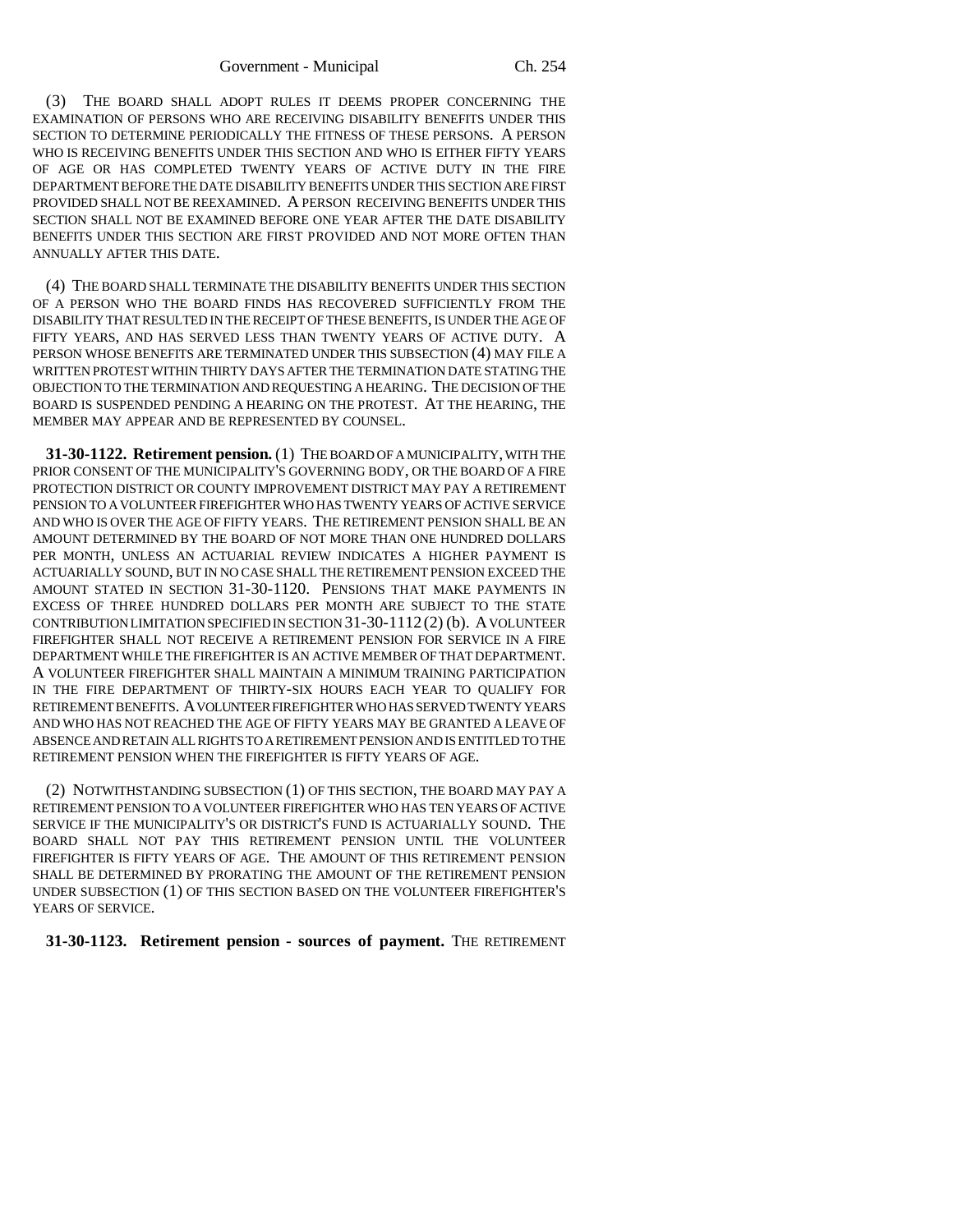PENSION OF A VOLUNTEER FIREFIGHTER WHO HAS EARNED TWENTY YEARS OF ACTIVE SERVICE AS A VOLUNTEER FIREFIGHTER FOR ANY ONE MUNICIPALITY OR DISTRICT SHALL BE PAID FROM THE FUND OF THAT MUNICIPALITY OR DISTRICT, AND NO OTHER FUND SHALL PAY A PENSION TO THAT VOLUNTEER FIREFIGHTER. THE RETIREMENT PENSION OF A VOLUNTEER FIREFIGHTER WHO EARNS TWENTY YEARS OF ACTIVE SERVICE AS A VOLUNTEER FIREFIGHTER AFTER JUNE 2, 1977, BY SERVING MORE THAN ONE MUNICIPALITY OR DISTRICT SHALL BE PAID FROM THE FUND OF EACH MUNICIPALITY OR DISTRICT FOR WHICH THE VOLUNTEER FIREFIGHTER SERVED AT LEAST FIVE YEARS. THE AMOUNT PAID BY EACH FUND FOR EACH YEAR OF SERVICE WITH THE PARTICULAR MUNICIPALITY OR DISTRICT SHALL EQUAL ONE-TWENTIETH OF THE RETIREMENT PENSION BEING PAID BY THAT FUND ON THE DAY THE VOLUNTEER FIREFIGHTER LEFT THE SERVICE OF THE PARTICULAR MUNICIPALITY OR DISTRICT. THE RETIREMENT PENSION OF A VOLUNTEER FIREFIGHTER WHO EARNS TWENTY YEARS OF ACTIVE SERVICE AS A VOLUNTEER FIREFIGHTER BY SERVING MORE THAN ONE MUNICIPALITY OR DISTRICT SHALL BE PAID ONLY BY THE MUNICIPALITY OR DISTRICT LAST SERVED BY THAT VOLUNTEER FIREFIGHTER IF ANY PART OF THE TWENTY YEARS OF SERVICE WAS EARNED ON OR BEFORE JUNE 2, 1977. IN NO EVENT SHALL A VOLUNTEER FIREFIGHTER RECEIVE A TOTAL RETIREMENT BENEFIT FROM ALL VOLUNTEER FIREFIGHTER PENSION FUNDS EXCEEDING THE AMOUNT STATED IN SECTION 31-30-1120.

**31-30-1124. Compliance - insufficient moneys.** (1) THE BOARD MAY REQUIRE INFORMATION, INCLUDING PROOF OF YEARS OF SERVICE, AND ESTABLISH PROCEDURES AS IT DEEMS NECESSARY TO ENSURE COMPLIANCE WITH THE REQUIREMENTS AND LIMITATIONS OF SECTIONS 31-30-1122 AND 31-30-1123.

(2) IF AT ANY TIME MONEY OR OTHER PROPERTY IN THE FUND IS INSUFFICIENT TO PAY THE FULL AMOUNT PER MONTH TO WHICH EACH VOLUNTEER FIREFIGHTER RECEIVING A PENSION UNDER THIS PART 11 AND OTHER BENEFICIARY OF THE FUND IS ENTITLED, AN EQUAL PERCENTAGE OF THE MONTHLY PAYMENT SHALL BE MADE TO THOSE VOLUNTEER FIREFIGHTERS AND OTHER BENEFICIARIES UNTIL THE FUND IS REPLENISHED IN AN AMOUNT THAT PERMITS PAYMENT IN FULL TO THOSE VOLUNTEER FIREFIGHTERS AND OTHER BENEFICIARIES.

**31-30-1125. Supplemental retirement pension.** (1) IN ADDITION TO THE MONTHLY RETIREMENT PENSION PROVIDED BY SECTION 31-30-1122, THE BOARD OF A MUNICIPALITY, WITH THE PRIOR CONSENT OF THE MUNICIPALITY'S GOVERNING BODY, OR THE BOARD OF A FIRE PROTECTION DISTRICT OR COUNTY IMPROVEMENT DISTRICT MAY PAY A SUPPLEMENTAL MONTHLY RETIREMENT PENSION TO A VOLUNTEER FIREFIGHTER WHO IS FIFTY YEARS OF AGE AND WHO HAS BEEN IN ACTIVE SERVICE MORE THAN TWENTY YEARS IF:

(a) AN ACTUARIAL REVIEW INDICATES A SUPPLEMENTAL MONTHLY PENSION PAYMENT IS ACTUARIALLY SOUND; AND

(b) SIXTY-FIVE PERCENT OF THE TOTAL NUMBER OF FIRE DEPARTMENT MEMBERS AND RETIRED FIRE DEPARTMENT MEMBERS GIVE PRIOR APPROVAL.

(2) THE SUPPLEMENTAL MONTHLY PENSION PAYMENT SHALL NOT EXCEED FIVE PERCENT OF THE MONTHLY PENSION PAYMENT PROVIDED BY SECTION 31-30-1122 MULTIPLIED BY THE NUMBER OF YEARS OF ACTIVE SERVICE IN EXCESS OF TWENTY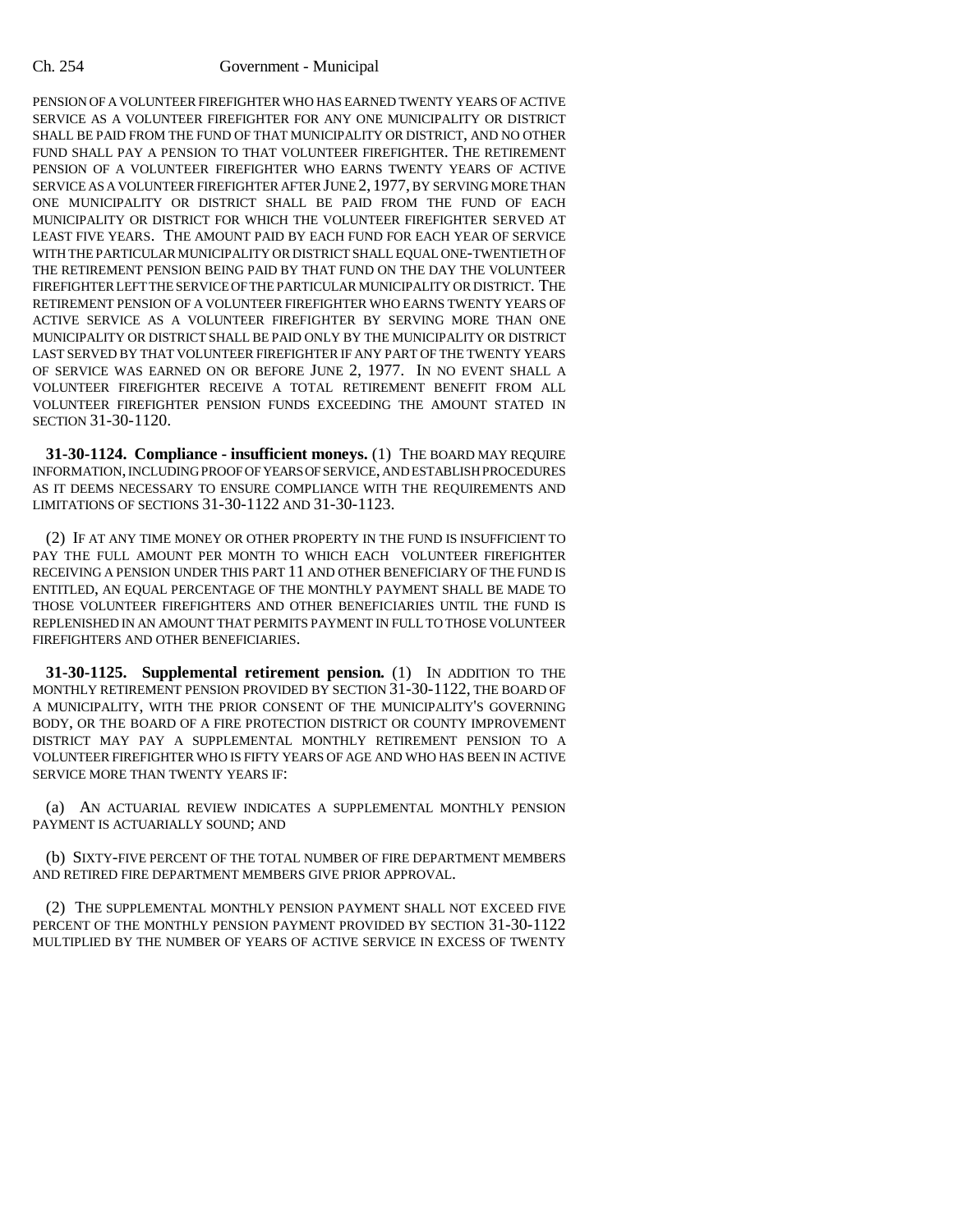YEARS, UP TO A MAXIMUM OF TEN YEARS; EXCEPT THAT THE TOTAL OF THE MONTHLY RETIREMENT PENSION PAYMENT PROVIDED BY SECTION 31-30-1122 AND THE SUPPLEMENTAL MONTHLY PENSION PAYMENT SHALL NOT EXCEED THE AMOUNT STATED IN SECTION 31-30-1120.

**31-30-1126. Survivor benefit.** (1) EXCEPT AS OTHERWISE PROVIDED IN SUBSECTION (3) OF THIS SECTION, UPON THE DEATH OF A RETIRED FIRE DEPARTMENT MEMBER OR A VOLUNTEER FIREFIGHTER WHO, REGARDLESS OF AGE, HAS SERVED THE REQUISITE NUMBER OF YEARS FOR RETIREMENT UNDER SECTION 31-30-1122 AND WHO LEAVES A SURVIVING SPOUSE, THE BOARD MAY PAY AN ANNUITY OF NOT MORE THAN FIFTY PERCENT OF THE CURRENT PENSION PAYMENT FOR A RETIRED FIRE DEPARTMENT MEMBER IF THE FUND IS ACTUARIALLY SOUND. IF THE VOLUNTEER FIREFIGHTER HAD LESS THAN TWENTY YEARS OF ACTIVE SERVICE, THE ANNUITY TO THE SURVIVING SPOUSE SHALL BE PRORATED BASED UPON THE NUMBER OF YEARS OF SERVICE.

(2) THIS ANNUITY TO THE SURVIVING SPOUSE SHALL CEASE IF THE SURVIVING SPOUSE REMARRIES. DISSOLUTION OF A SUBSEQUENT MARRIAGE DOES NOT REINSTATE THE ANNUITY. A SURVIVING SPOUSE SHALL NOT RECEIVE BOTH AN ANNUITY UNDER SECTION 31-30-1127 AND AN ANNUITY UNDER THIS SECTION.

(3) THE BENEFITS UNDER THIS SECTION DO NOT APPLY IF THE OPTIONAL SURVIVOR BENEFITS UNDER SECTION 31-30-1128 ARE PROVIDED.

**31-30-1127. Survivor benefit - death from injuries in the line of duty.** (1) EXCEPT AS OTHERWISE PROVIDED IN SUBSECTION (4) OF THIS SECTION, IF A FIRE DEPARTMENT MEMBER DIES FROM INJURIES RECEIVED WHILE IN THE LINE OF DUTY AS A VOLUNTEER FIREFIGHTER AND LEAVES A SURVIVING SPOUSE, THE BOARD SHALL PAY THE SURVIVING SPOUSE A MONTHLY ANNUITY EITHER IN AN AMOUNT THE BOARD DEEMS PROPER AND NECESSARY, BUT NOT MORE THAN ONE-HALF THE AMOUNT PROVIDED IN SECTION 31-30-1120, OR WITHIN LIMITS PRESCRIBED BY MUNICIPAL ORDINANCE OR BY RULES OF THE BOARD OF THE AFFECTED MUNICIPALITY OR DISTRICT. THE ANNUITY SHALL CEASE IF THE SURVIVING SPOUSE REMARRIES. DISSOLUTION OF A SUBSEQUENT MARRIAGE DOES NOT REINSTATE THE ANNUITY.

(2) EXCEPT AS OTHERWISE PROVIDED IN SUBSECTION (4) OF THIS SECTION, IF THERE IS NO SURVIVING SPOUSE AS PROVIDED IN SUBSECTION (1) OF THIS SECTION BUT THERE IS A SURVIVING CHILD OF THE DECEASED VOLUNTEER FIREFIGHTER UNDER EIGHTEEN YEARS OF AGE, THE BOARD SHALL PAY A MONTHLY ANNUITY EITHER IN AN AMOUNT THE BOARD DEEMS PROPER OR NECESSARY, BUT NOT MORE THAN ONE-HALF THE AMOUNT PROVIDED IN SECTION 31-30-1120, OR WITHIN LIMITS PRESCRIBED BY MUNICIPAL ORDINANCE OR BY RULES OF THE BOARD OF THE AFFECTED MUNICIPALITY OR DISTRICT. THE BOARD SHALL PAY THIS ANNUITY TO THE GUARDIAN OF THE CHILD ON BEHALF OF THE CHILD. THE ANNUITY SHALL CEASE WHEN THE CHILD IS EIGHTEEN YEARS OF AGE.

(3) EXCEPT AS OTHERWISE PROVIDED IN SUBSECTION (4) OF THIS SECTION, IF THERE IS NO SURVIVING SPOUSE OR CHILD AS PROVIDED IN SUBSECTIONS (1) AND (2) OF THIS SECTION BUT THERE IS A SURVIVING DEPENDENT PARENT OF THE DECEASED VOLUNTEER FIREFIGHTER, THE BOARD SHALL PAY THE DEPENDENT PARENT A MONTHLY ANNUITY EITHER IN AN AMOUNT THE BOARD DEEMS PROPER AND NECESSARY, BUT NOT MORE THAN ONE-HALF THE AMOUNT PROVIDED IN SECTION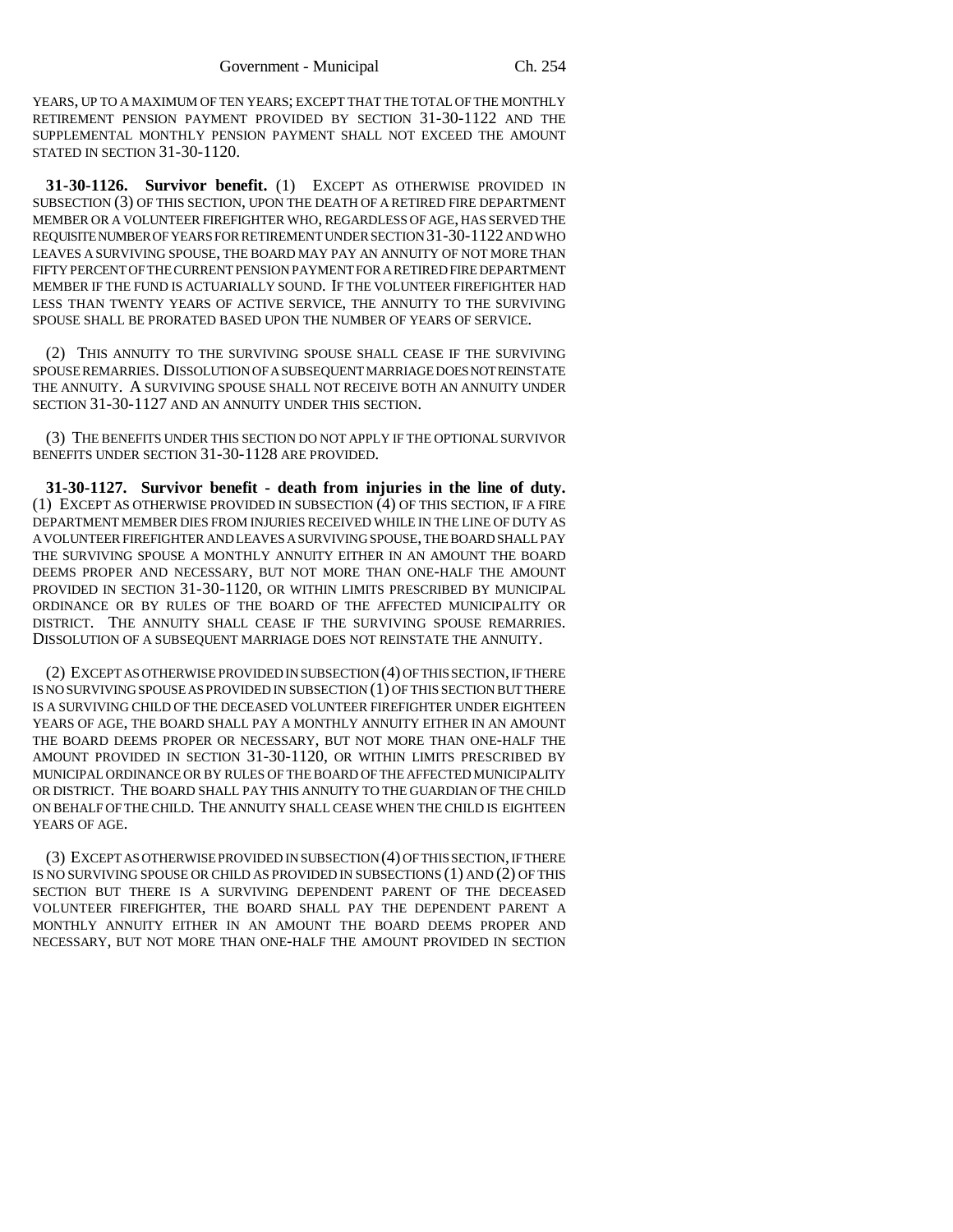31-30-1120, OR WITHIN LIMITS PRESCRIBED BY MUNICIPAL ORDINANCE OR BY RULES OF THE BOARD OF THE AFFECTED MUNICIPALITY OR DISTRICT. THE ANNUITY SHALL CEASE IF THE DEPENDENT PARENT REMARRIES. DISSOLUTION OF A SUBSEQUENT MARRIAGE DOES NOT REINSTATE THE ANNUITY.

(4) THE BENEFITS UNDER THIS SECTION:

(a) ARE IN ADDITION TO THE EDUCATIONAL BENEFITS UNDER SECTION 23-3.3-205, C.R.S.;

(b) DO NOT APPLY IF THE OPTIONAL SURVIVOR BENEFITS UNDER SECTION 31-30-1128 ARE PROVIDED.

**31-30-1128. Optional survivor benefits.** (1) NOTWITHSTANDING THE PROVISIONS OF SECTIONS 31-30-1126 AND 31-30-1127 RELATING TO PAYMENT OF ANNUITIES IN THE EVENT OF THE DEATH OF A VOLUNTEER FIREFIGHTER IN ACTIVE SERVICE, THE BOARD IN ANY MUNICIPALITY, WITH THE PRIOR CONSENT OF THE GOVERNING BODY OF SUCH MUNICIPALITY, FIRE PROTECTION DISTRICT, OR COUNTY IMPROVEMENT DISTRICT HAVING A VOLUNTEER FIRE DEPARTMENT MAY PROVIDE TO THE ACTIVE MEMBERS OF THE VOLUNTEER FIRE DEPARTMENT THE OPTION OF HAVING THE SURVIVOR BENEFITS OFFERED BY THIS SECTION IN LIEU OF THE PURCHASE OF INDIVIDUAL, GROUP, OR BLANKET LIFE, ENDOWMENT, OR ANNUITY OR VARIABLE ANNUITY INSURANCE PURSUANT TO SECTION  $31-30-1114$  (1) (a) (I) AND (1) (a) (II) AND IN LIEU OF THE SURVIVOR BENEFITS PROVIDED TO ACTIVE VOLUNTEER FIREFIGHTERS PURSUANT TO SECTIONS 31-30-1126 AND 31-30-1127 IF THE FOLLOWING CONDITIONS ARE MET:

(a) SIXTY-FIVE PERCENT OF THE ACTIVE AND RETIRED VOLUNTEER FIREFIGHTERS OF THE AFFECTED VOLUNTEER FIRE DEPARTMENT CONSENT IN WRITING TO THE OPTION PROVIDED BY THIS SECTION;

(b) AN ACTUARIAL REVIEW BY AN INDEPENDENT ACTUARY INDICATES THE OPTION PROVIDED BY THIS SECTION IS ACTUARIALLY SOUND AND WILL NOT IMPAIR THE ABILITY OF PENSION FUNDS TO PAY THE ANNUITIES TO A BENEFICIARY OR TO PAY PENSIONS; AND

(c) IF A MUNICIPALITY INTENDS TO PROVIDE THE OPTION PROVIDED BY THIS SECTION, THE GOVERNING BODY OF THE MUNICIPALITY CONSENTS TO THE OPTION.

(2) THE GOVERNING BODY OF A MUNICIPALITY OR THE BOARD OF A FIRE PROTECTION DISTRICT OR COUNTY IMPROVEMENT DISTRICT HAVING A VOLUNTEER FIRE DEPARTMENT THAT INTENDS TO PROVIDE THE OPTION PROVIDED BY THIS SECTION SHALL DETERMINE WHETHER THE SURVIVOR BENEFITS ARE ALLOWED ONLY IF THE VOLUNTEER FIREFIGHTER DIES WHILE ON DUTY AND SHALL DETERMINE THE BENEFIT AMOUNT EQUAL TO UP TO ONE HUNDRED PERCENT OF THE AMOUNT OF THE PENSION THE VOLUNTEER FIREFIGHTER WOULD HAVE BEEN ENTITLED TO UNDER THIS PART 11 IF THE VOLUNTEER FIREFIGHTER HAD RETIRED IMMEDIATELY BEFORE THE VOLUNTEER FIREFIGHTER'S DEATH. IF SURVIVOR BENEFITS ARE PROVIDED PURSUANT TO SUBSECTION (1) OF THIS SECTION TO THE MEMBERS OF A VOLUNTEER FIRE DEPARTMENT AND IF A VOLUNTEER FIREFIGHTER WHO IS A MEMBER OF SUCH FIRE DEPARTMENT DIES ON DUTY OR, IF AUTHORIZED BY THE GOVERNING BODY OR BOARD,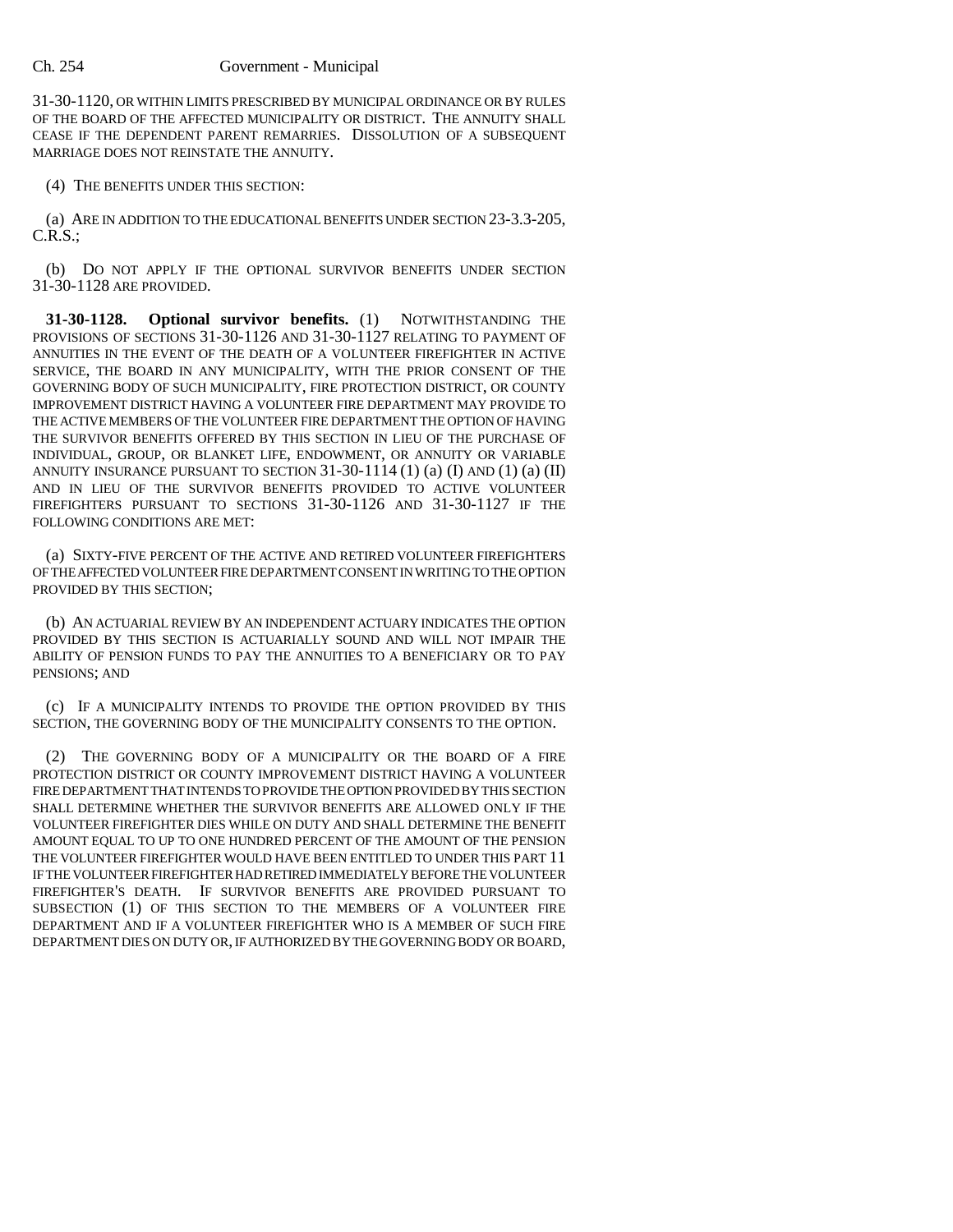OFF DUTY, A SPOUSE, DEPENDENT CHILD, OR DEPENDENT PARENT OF THE VOLUNTEER FIREFIGHTER OR, LACKING SUCH DEPENDENTS, ANY OTHER BENEFICIARY WHO IS A NATURAL PERSON AND WHO HAS BEEN DESIGNATED BY THE VOLUNTEER FIREFIGHTER SHALL RECEIVE A MONTHLY ANNUITY IN THE AMOUNT DETERMINED PURSUANT TO THIS SUBSECTION (2).

(3) IF SURVIVOR BENEFITS ARE PROVIDED PURSUANT TO SUBSECTION (1) OF THIS SECTION, THE BOARD SHALL PAY THE ANNUITY AUTHORIZED BY THIS SECTION TO THE DESIGNATED BENEFICIARY OR TO THE LEGAL GUARDIAN OF THE DESIGNATED BENEFICIARY WHO IS A CHILD UNDER THE AGE OF EIGHTEEN AS FOLLOWS:

(a) UNTIL THE DEATH OF THE BENEFICIARY;

(b) IF THE BENEFICIARY IS A CHILD UNDER THE AGE OF EIGHTEEN, UNTIL THE DEATH OF THE CHILD OR UNTIL THE CHILD IS EIGHTEEN YEARS OF AGE;

(c) IF THE BENEFICIARY IS A FULL-TIME STUDENT IN AN EDUCATIONAL OR VOCATIONAL INSTITUTION, UNTIL THE BENEFICIARY IS TWENTY-THREE YEARS OF AGE;

(d) IF THE BENEFICIARY IS THE SURVIVING SPOUSE, UNTIL THE SURVIVING SPOUSE REMARRIES; OR

(e) UNTIL THE PROCEEDS OF THE INSURANCE POLICIES PROVIDED IN SUBSECTION (4) OF THIS SECTION AND THE ACCRUED INTEREST ON SUCH INSURANCE PROCEEDS ARE EXHAUSTED.

(4) TO PAY THE COSTS OF THE OPTION PROVIDED PURSUANT TO THIS SECTION, THE BOARD SHALL INSURE MEMBERS OF THE VOLUNTEER FIRE DEPARTMENT BY INSURANCE POLICIES OF INDIVIDUAL, GROUP, OR BLANKET LIFE, ENDOWMENT, OR ANNUITY INSURANCE OR VARIABLE ANNUITY INSURANCE. THE PENSION FUND MUST BE THE BENEFICIARY OF THESE INSURANCE POLICIES, AND THE PROCEEDS OF THESE INSURANCE POLICIES SHALL BE PAID TO THE BOARD AS AN ADDITION TO THE FUND. PAYMENT OF THE PREMIUMS ON THESE POLICIES SHALL BE PAID FROM THE EXISTING PENSION FUND ASSETS, FROM ADDITIONAL LOCAL CONTRIBUTIONS MADE TO THE EXISTING PENSION FUND FOR PAYMENT OF THE PREMIUMS, OR BOTH; EXCEPT THAT, NOTWITHSTANDING THE PROVISIONS OF SECTION 31-30-1112 CONCERNING THE AMOUNT OF STATE CONTRIBUTIONS TO THE PENSION FUND, ADDITIONAL STATE CONTRIBUTIONS SHALL NOT BE MADE TO THE EXISTING PENSION FUND ASSETS FOR PAYMENT OF THE PREMIUMS ON THESE POLICIES OR AS A RESULT OF ADDITIONAL LOCAL CONTRIBUTIONS MADE TO THE EXISTING PENSION FUND FOR PAYMENT OF THE PREMIUMS.

(5) IF SURVIVOR BENEFITS ARE PROVIDED PURSUANT TO SUBSECTION (1) OF THIS SECTION AND IF A VOLUNTEER FIREFIGHTER TERMINATES ACTIVE DUTY BEFORE RETIREMENT, THE BOARD MAY ALLOW THE FIREFIGHTER TO PURCHASE ANY INSURANCE POLICY THAT WAS PURCHASED PURSUANT TO SUBSECTION (4) OF THIS SECTION AT A PRICE EQUAL TO THE CASH VALUE OF THE POLICY. IF THE FIREFIGHTER DOES NOT PURCHASE THE POLICY, THE BOARD SHALL SURRENDER THE POLICY FOR ITS CASH VALUE. MONEYS OBTAINED BY THE BOARD PURSUANT TO THIS SUBSECTION (5) SHALL BE DEPOSITED IN THE PENSION FUND AND USED TO PAY THE COSTS OF THE SURVIVOR BENEFITS PROVIDED PURSUANT TO THIS SECTION.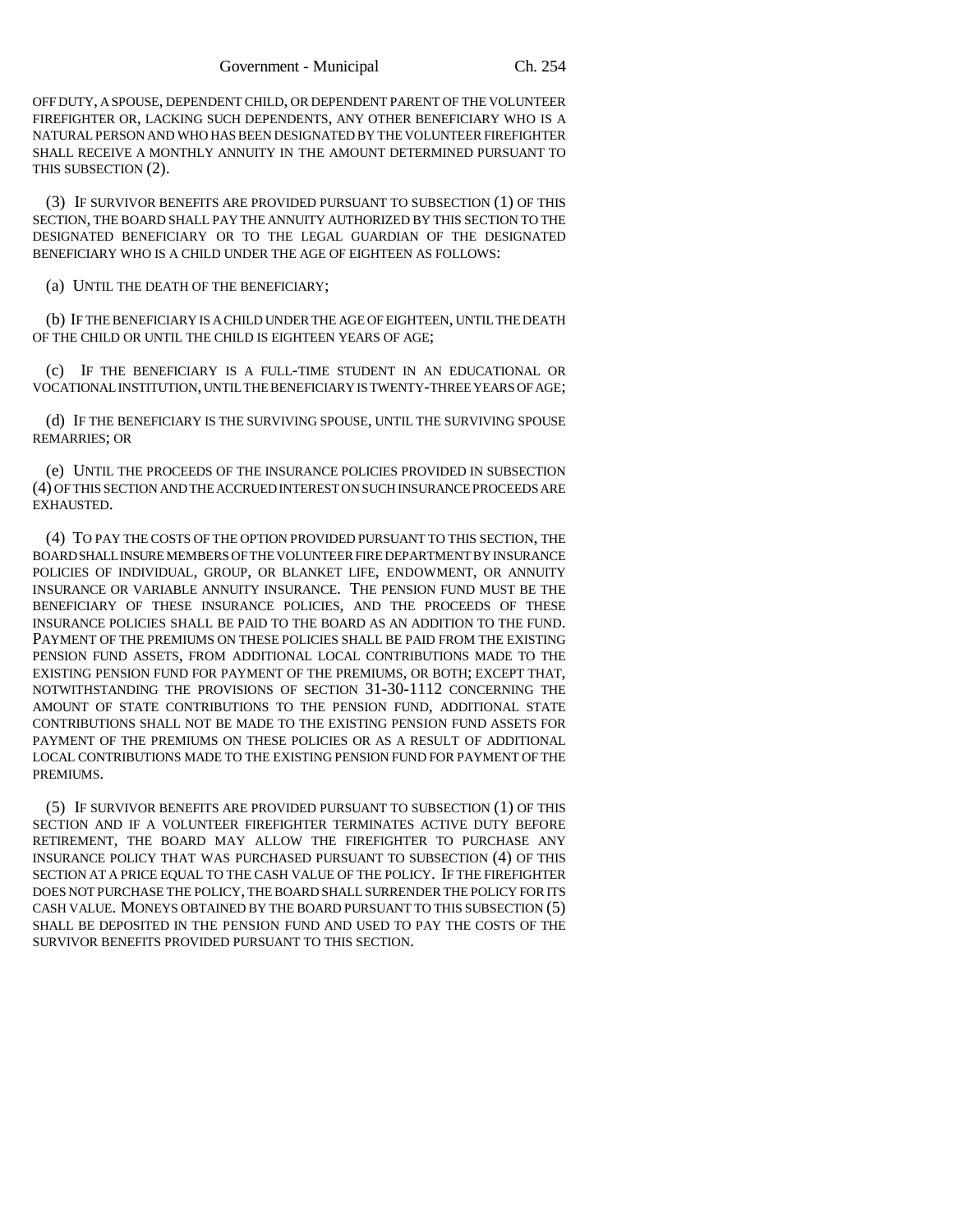(6) THE SURVIVOR BENEFITS PROVIDED PURSUANT TO SUBSECTION (1) OF THIS SECTION MAY BE TERMINATED AT ANY TIME BY EITHER:

(a) A VOTE TO TERMINATE BY THE GOVERNING BODY OF THE MUNICIPALITY OR THE BOARD OF THE FIRE PROTECTION DISTRICT OR COUNTY IMPROVEMENT DISTRICT HAVING A VOLUNTEER FIRE DEPARTMENT;

(b) A VOTE TO TERMINATE APPROVED BY SIXTY-FIVE PERCENT OF THE MEMBERS OF THE VOLUNTEER FIRE DEPARTMENT.

**31-30-1129. Funeral benefit.** WHEN AN ACTIVE VOLUNTEER FIREFIGHTER OR RETIRED FIRE DEPARTMENT MEMBER DIES, THE BOARD SHALL PAY A FUNERAL BENEFIT TO ASSIST IN THE PROPER BURIAL OF THE DECEASED FIREFIGHTER IN AN AMOUNT DETERMINED BY THE BOARD OF NOT MORE THAN TWICE THE AMOUNT DETERMINED BY THE BOARD UNDER SECTION 31-30-1122, BUT NOT LESS THAN ONE HUNDRED DOLLARS, NOTWITHSTANDING SECTION 31-30-1120. THE BOARD SHALL PAY THIS FUNERAL BENEFIT TO ANY PERSON WHO PAYS THE NECESSARY FUNERAL EXPENSES.

**31-30-1130. Fire department dissolution.** (1) IF A FIRE DEPARTMENT DISSOLVES AND THE SERVICES OF VOLUNTEER FIREFIGHTERS OR THE FIRE DEPARTMENT ARE DISCONTINUED:

(a) THE BENEFITS PAID UNDER THIS PART 11 TO VOLUNTEER FIREFIGHTERS OR THEIR SURVIVING SPOUSES, DEPENDENT PARENTS, CHILDREN, AND OTHER BENEFICIARIES AT THE TIME OF THE DISSOLUTION SHALL CONTINUE;

(b) ASSETS OF THE FUND SHALL BE TRANSFERRED WITH OTHER ASSETS OF THE FIRE DEPARTMENT AND SHALL BE ADMINISTERED BY THE BOARD OF TRUSTEES OF THE SUCCESSOR PENSION FUND;

(c) IN NO EVENT SHALL THE RATE OF COMPENSATION BE ALTERED EITHER AFTER COMMENCEMENT OF PROCEEDINGS FOR DISSOLUTION HAS OCCURRED OR AFTER ITS COMPLETION;

(d) A VOLUNTEER FIREFIGHTER WHO HAS ACCRUED TEN OR MORE YEARS OF ACTIVE SERVICE AT THE TIME OF THE DISSOLUTION SHALL BE GRANTED AN ANNUITY AFTER THE FIREFIGHTER IS FIFTY YEARS OF AGE. THE ANNUITY SHALL BE PRORATED IN ACCORDANCE WITH THE NUMBER OF YEARS OF SERVICE AND THE AMOUNT OF ANNUITY BEING PAID FOR AGE AND SERVICE PENSIONS BY THE BOARD AT THE TIME OF THE DISSOLUTION.

**31-30-1131. Volunteer firefighter - employment termination restricted.** (1) AN EMPLOYER SHALL NOT TERMINATE AN EMPLOYEE WHO IS A VOLUNTEER FIREFIGHTER AND WHO FAILS TO REPORT TO WORK BECAUSE THE EMPLOYEE HAS RESPONDED TO AN EMERGENCY SUMMONS IF THE EMPLOYEE PROVIDES THE EMPLOYER WITH A WRITTEN STATEMENT FROM THE CHIEF OF THE FIRE DEPARTMENT THAT THE EMPLOYEE'S ABSENCE WAS DUE TO THE RESPONSE.

(2) AN EMPLOYER MAY DEDUCT TIME LOST FROM EMPLOYMENT CAUSED BY A RESPONSE TO AN EMERGENCY SUMMONS FROM THE WAGES OF AN EMPLOYEE WHO IS A VOLUNTEER FIREFIGHTER.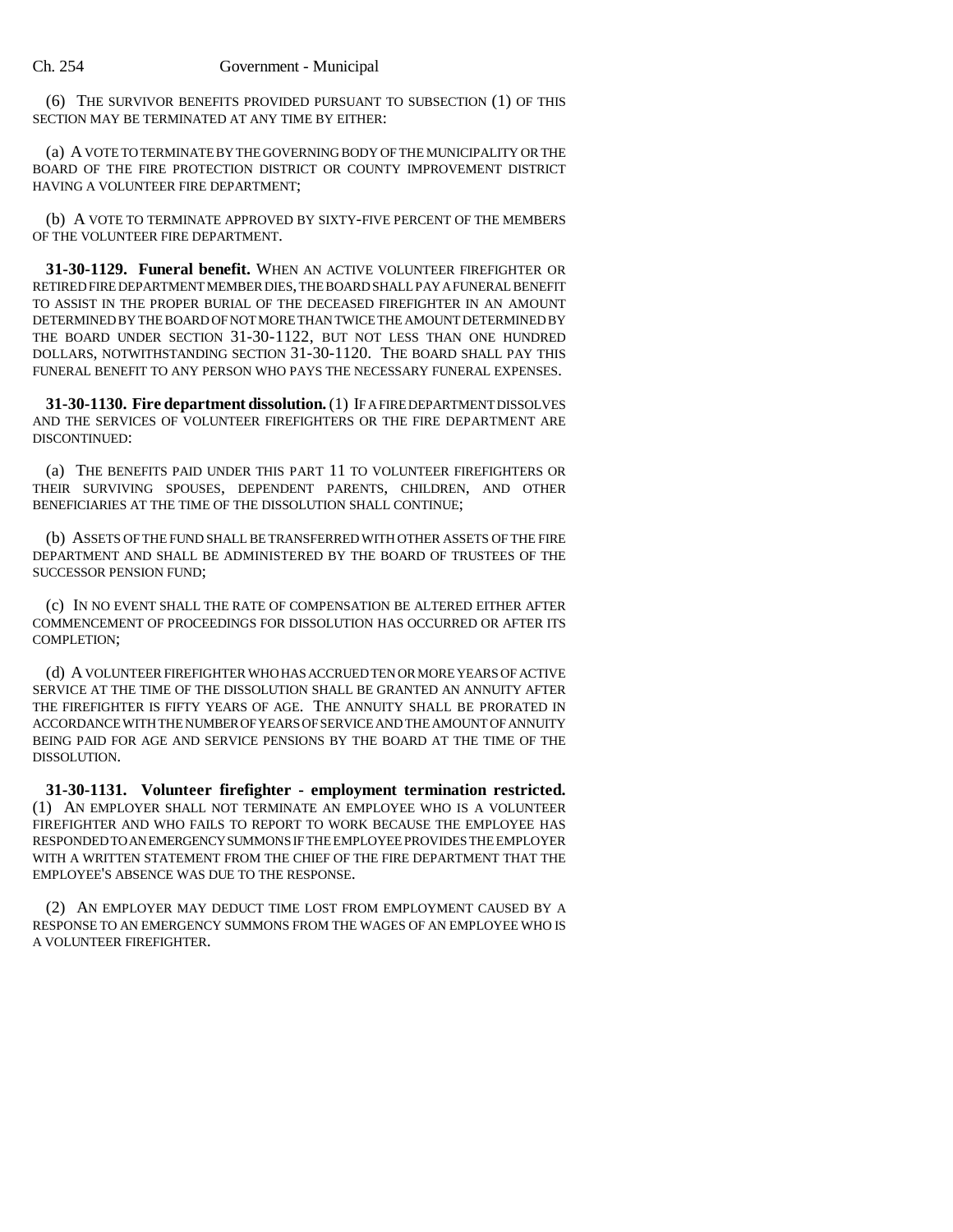**SECTION 3.** 24-33.5-1205 (1) (b), Colorado Revised Statutes, 1988 Repl. Vol., as amended, is amended to read:

**24-33.5-1205. Duties of the advisory board.** (1) The advisory board has the following duties relating to the firefighter certification program:

(b) To ensure that the quality and uniformity of the program is adequate to provide minimum training standards and to meet the requirements for volunteer firefighters in section  $31-30-415(8)$  (a) 31-30-1122, C.R.S.;

**SECTION 4.** 30-20-512 (1) (n) (I), Colorado Revised Statutes, 1986 Repl. Vol., as amended, is amended to read:

**30-20-512. General powers of district.** (1) The district has the following limited powers:

(n) In a district providing fire protection services:

(I) To create and maintain a firemen's pension fund, under the provisions of parts 4 and 8 of article 30 of title 31, C.R.S., subject to the provisions of part 10 of said article, AND A VOLUNTEER FIREFIGHTER PENSION FUND UNDER PART 11 OF ARTICLE 30 OF TITLE 31, C.R.S.; and

**SECTION 5.** 31-30-401, Colorado Revised Statutes, 1986 Repl. Vol., as amended, is amended to read:

**31-30-401. Board of trustees of firemen's pension fund.** In any municipality, fire protection district, or county improvement district in this state which maintains a regularly organized volunteer or paid fire department or fire department aid association, there is hereby created and established a board of trustees of the firemen's pension fund, referred to in this part 4 as the "board". The firemen's pension fund, referred to in this part 4 as the "fund", shall be derived from the sources and in the manner provided in this part 4. The fund shall be managed, used, and disbursed according to the provisions of this part 4 by the board in conformity with its rules and bylaws, and said board is vested with the general supervision and control of said fund. The board is authorized to take all necessary steps and pursue all necessary remedies for its preservation.

**SECTION 6.** 31-30-405 (5), Colorado Revised Statutes, 1986 Repl. Vol., is amended to read:

**31-30-405. State treasurer to pay over funds.** (5) A paid fireman is any fireman whose main source of income is derived from service on a fire department. All other firemen who render service to a fire department are volunteer firemen FIREFIGHTERS.

**SECTION 7.** 31-30-408, Colorado Revised Statutes, 1986 Repl. Vol., as amended, is amended to read:

**31-30-408. Age retirement pension.** Except as provided in section 31-30-511, any member, officer, or employee MEMBERS, OFFICERS, OR EMPLOYEES of any paid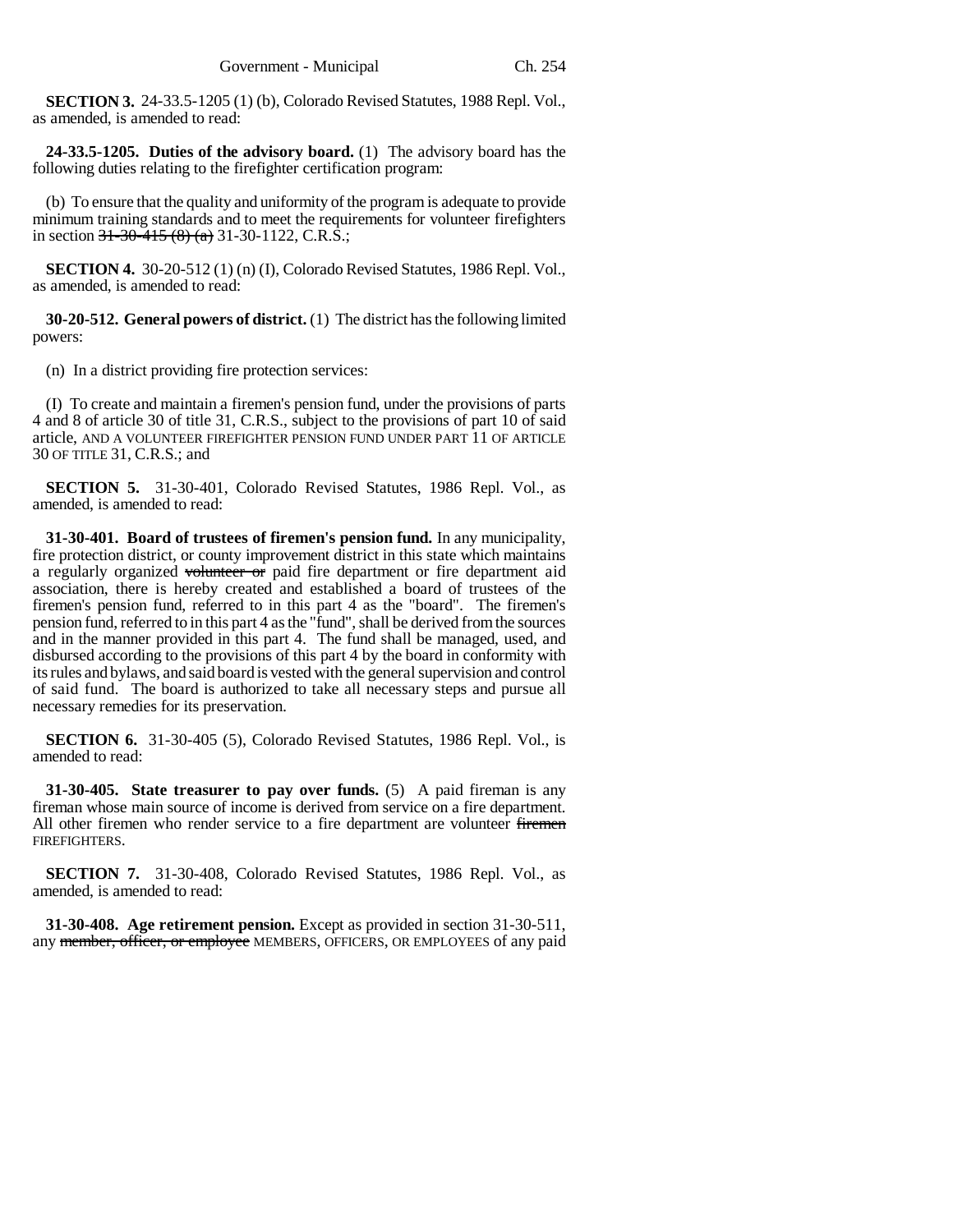fire department of a municipality, fire protection district, or county improvement district who has HAVE reached the age of fifty years and who has HAVE served for a period of twenty years of active service in any such department in this state is ARE entitled to a monthly pension equal to one-half the amount of his THEIR RESPECTIVE monthly salary as of the date of his THEIR RESPECTIVE retirement plus, if the governing body of the municipality, the board of directors of the fire protection district, or the board of the county improvement district authorizes such additional benefits, one-half of any increase in salary and longevity or additional pay based on length of service granted during the period of his THEIR RESPECTIVE retirement to the rank occupied by him THEM RESPECTIVELY in said department. Any member, officer, or employee MEMBERS, OFFICERS, OR EMPLOYEES of a paid fire department of a municipality, fire protection district, or county improvement district, who has HAVE served prior time in a volunteer fire department in any municipality, fire protection district, or county improvement district in this state, in the event he becomes THEY BECOME a paid member, shall MAY be credited service time, AT THEIR DISCRETION, at the rate of one year of paid service for each four complete years of volunteer time; EXCEPT THAT THEY SHALL NOT RECEIVE BOTH A PENSION UNDER PART 11 OF THIS ARTICLE AND A SERVICE CREDIT UNDER THIS SECTION.

**SECTION 8.** 31-30-415 (7), Colorado Revised Statutes, 1986 Repl. Vol., as amended, is amended to read:

**31-30-415. Insurance - fire department dissolution.** (7) The board in any municipality, fire protection district, or county improvement district having a paid or volunteer fire department or a fire department aid association is hereby authorized, with the consent in writing of a majority of the members of such department or association, to insure the members of such paid or volunteer fire department or fire department aid association by insurance policies of individual, group, or blanket life, endowment, or annuity insurance, variable annuity insurance, or disability or liability insurance in and from companies authorized to do business in Colorado and to expend any portion of such pension fund for the purpose of paying the premiums on any such policies, but the expending of said funds shall not impair the ability of such pension funds to pay the annuities to a member, surviving spouse or dependent parent or children receiving such annuities.

**SECTION 9.** 31-30-418, Colorado Revised Statutes, 1986 Repl. Vol., is amended to read:

**31-30-418. Applicability.** The provisions of this part 4 shall be subject to the provisions of part 10 of this article. THIS PART 4 APPLIES ONLY TO MEMBERS OF PAID FIRE DEPARTMENTS AND FIRE DEPARTMENT AID ASSOCIATIONS.

**SECTION 10.** 31-30-803 (2) and (6), Colorado Revised Statutes, 1986 Repl. Vol., are amended to read:

**31-30-803. Definitions.** As used in this part 8, unless the context otherwise requires:

(2) "Employee" means any fireman, except any volunteer fireman FIREFIGHTER, or police officer employed by an employer who is eligible for the benefits provided pursuant to part 3, 4, 5, or 6 of this article.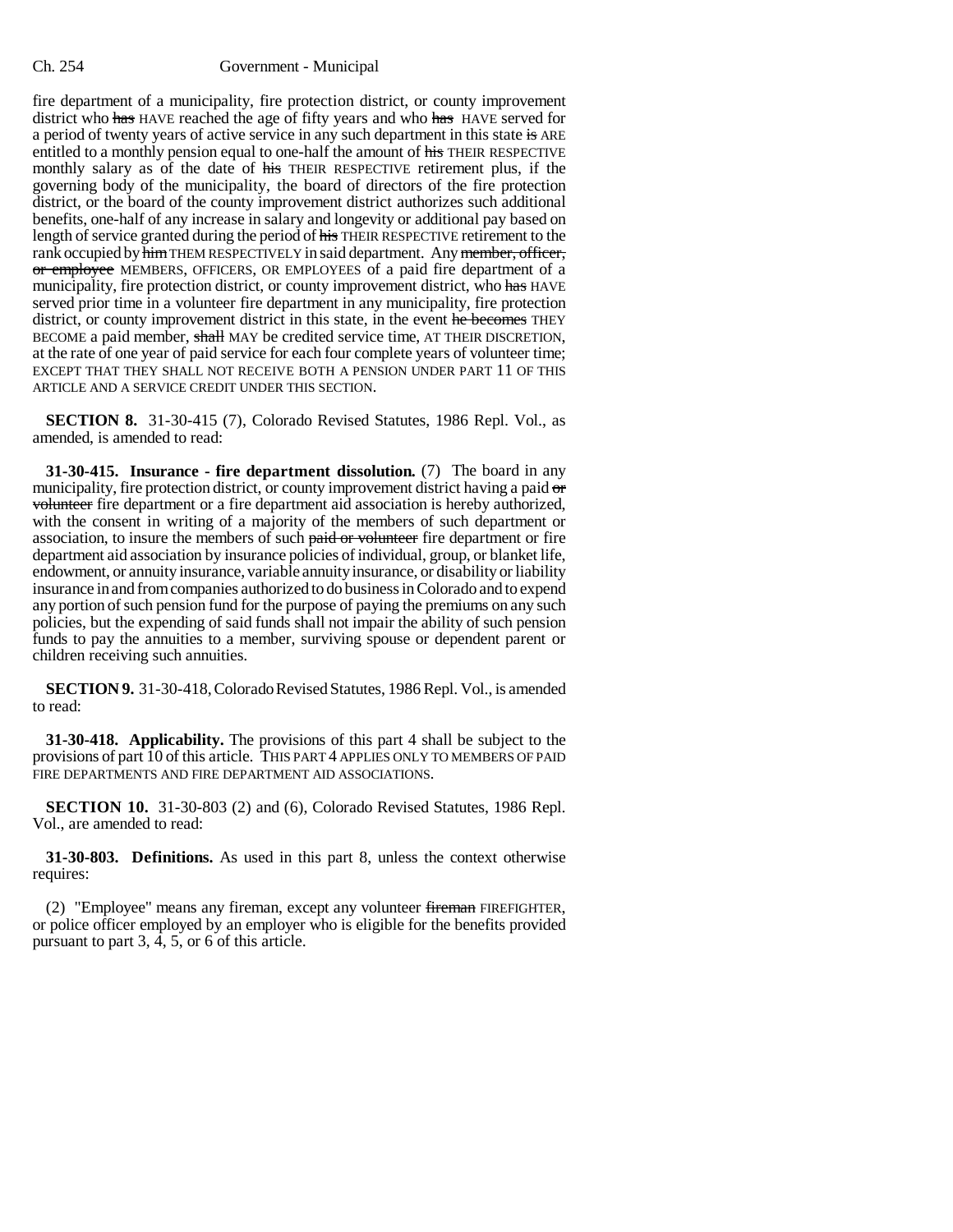Government - Municipal Ch. 254

(6) "Volunteer fireman" means any fireman who renders service to a fire department and who does not receive compensation pursuant to a contract of employment as a fireman. A volunteer fireman may be reimbursed for actual expenses incurred, including salary lost as a consequence of actual firefighting duties which absent the volunteer firefighter from normal employment, but such reimbursement shall not be considered compensation "VOLUNTEER FIREFIGHTER" HAS THE SAME MEANING AS PROVIDED IN SECTION 31-30-1102 (9).

**SECTION 11.** 31-30-805 (4) and (7), Colorado Revised Statutes, 1986 Repl. Vol., as amended, are amended to read:

**31-30-805. Limitation on existing funds - procedures.** (4) All municipalities, fire protection districts, and county improvement districts, including both paid FIREFIGHTERS and volunteer firemen FIREFIGHTERS in their pension plans, shall segregate the pension funds for paid FIREFIGHTERS and volunteer firemen FIREFIGHTERS on an equitable basis for accounting and actuarial purposes, and said segregation shall be considered in all actuarial reports applicable to such funds. In computing the portion of the fund attributable to volunteer firemen FIREFIGHTERS, the benefits of such volunteer firemen FIREFIGHTERS shall not be reduced or otherwise changed.

(7) Volunteer firemen FIREFIGHTERS and pension funds of volunteer firemen FIREFIGHTER PENSION FUNDS shall be exempt from all provisions of this section except subsection (4) of this section.

**SECTION 12.** 31-30-901 (2) (n), Colorado Revised Statutes, 1986 Repl. Vol., is amended to read:

**31-30-901. Commission created - duties.** (2) The commission shall study and develop proposed legislation relating to funding of policemen's and firemen's pensions in this state and benefit designs of such pension plans. The commission study shall include a review of, and the proposed legislation may include, among other subjects, the following:

(n) The volunteer firemen's FIREFIGHTER pension system;

**SECTION 13.** 31-30-1002 (5), Colorado Revised Statutes, 1986 Repl. Vol., as amended, is amended to read:

**31-30-1002. Definitions.** As used in this part 10, unless the context otherwise requires:

(5) "Member" means an active employee who is a full-time salaried employee of a municipality, fire protection district, or county improvement district normally serving at least one thousand six hundred hours in any calendar year and whose duties are directly involved with the provision of police or fire protection, as certified by his THE MEMBER'S employer. The term also includes any former employee who is retired, is disabled, or is eligible for a benefit as provided in section 31-30-1011 (2), but the term does not include clerical or other personnel whose services are auxiliary to police or fire protection. "Member" does not include any volunteer fireman FIREFIGHTER, as such term is defined in section  $31-30-803$  (6) 31-30-1102 (9). For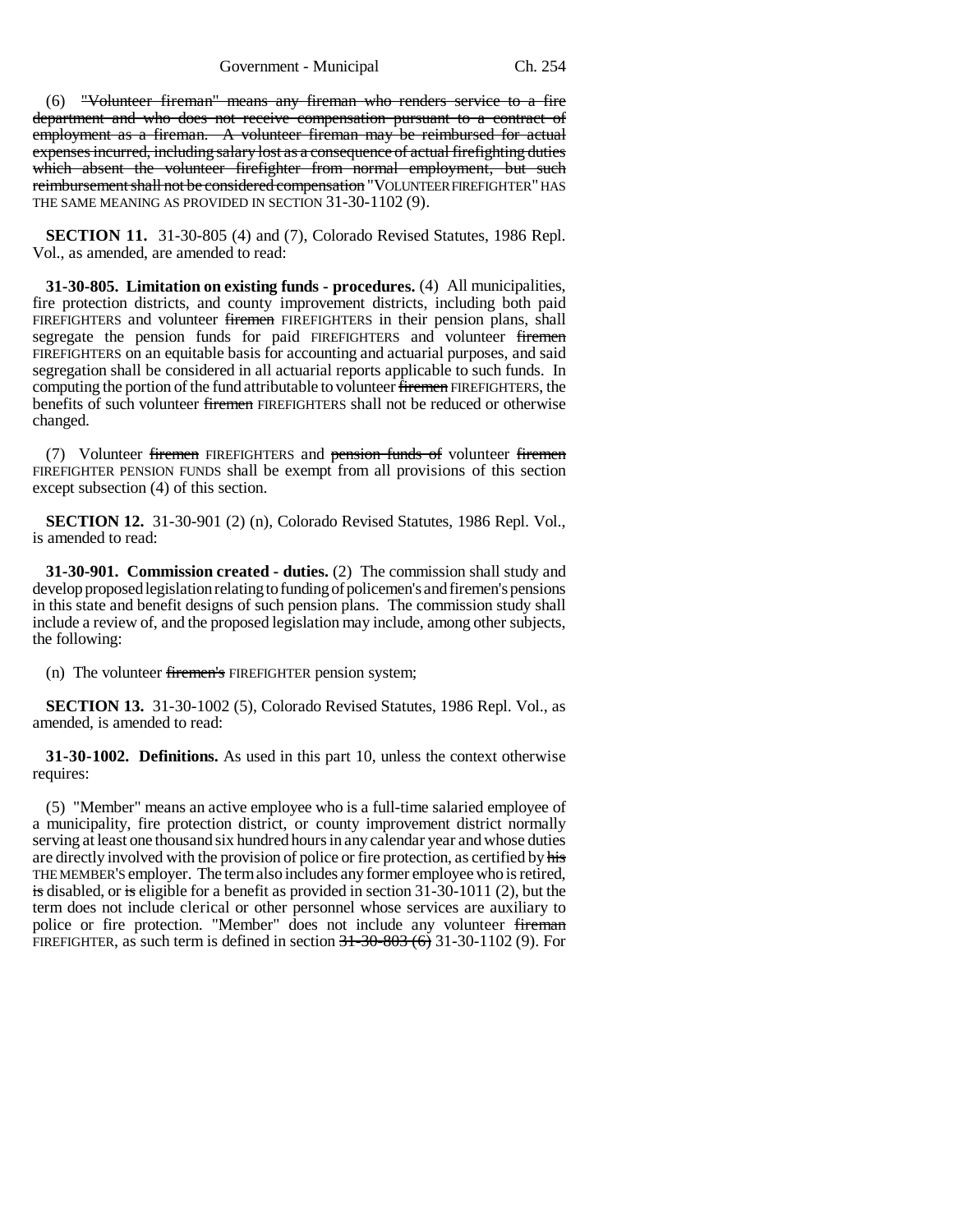the purpose of eligibility for disability or survivor benefits, "member" includes any employee on an authorized leave of absence.

**SECTION 14.** 31-30-1004 (2) (a) (V), Colorado Revised Statutes, 1986 Repl. Vol., is amended to read:

**31-30-1004. Association - creation - board - organization.** (2) (a) Effective September 1, 1981, the governing body of the association shall be a board of directors consisting of nine members appointed by the governor and confirmed by the senate as follows:

(V) One member of a board of directors of a special district or the full-time paid professional manager of a special district who shall represent special districts having volunteer firemen FIREFIGHTERS;

**SECTION 15.** 31-30-1005 (1) (k), (4), (7) (a) (II), and (8) (a) (I) (B), Colorado Revised Statutes, 1986 Repl. Vol., as amended, are amended to read:

**31-30-1005. Powers and duties of the board.** (1) The board shall:

(k) Make agreements with governing bodies which THAT provide pension plans for volunteer firemen FIREFIGHTERS to administer such plans and manage the funds of such plans for investment.

(4) (a) The board shall provide for and determine the cost of a statewide accidental death and disability insurance policy to cover all volunteers VOLUNTEER FIREFIGHTERS serving in volunteer or paid and volunteer fire departments, the insurance to be applicable only when serving as a volunteer fireman FIREFIGHTER. The policy shall be paid for as provided in section 31-30-1014 31-30-1112 from proceeds of the tax imposed by section 10-3-209, C.R.S.

(b) The board shall set the amount of coverage to be provided for each volunteer FIREFIGHTER, take competitive bids for the policy from insurers, and make such rules and regulations as may be necessary to provide for the policy.

(c) The insurer shall have sole power to determine disability for volunteer firemen FIREFIGHTERS under the policy provided by this subsection (4).

(d) Local boards may provide accidental death and disability insurance coverage for their volunteer firemen in addition to, but not in lieu of, the policy provided for by this subsection (4).

(7) (a) The board may enter into contracts with carriers to provide group health insurance plans for the following individuals if they are receiving a benefit from another plan administered by the association:

(II) A retired volunteer fireman FIREFIGHTER;

(8) (a) (I) The board may enter into contracts with carriers to provide group life insurance coverage to active members of paid pension plans administered by the association and, if they are receiving a benefit from another plan administered by the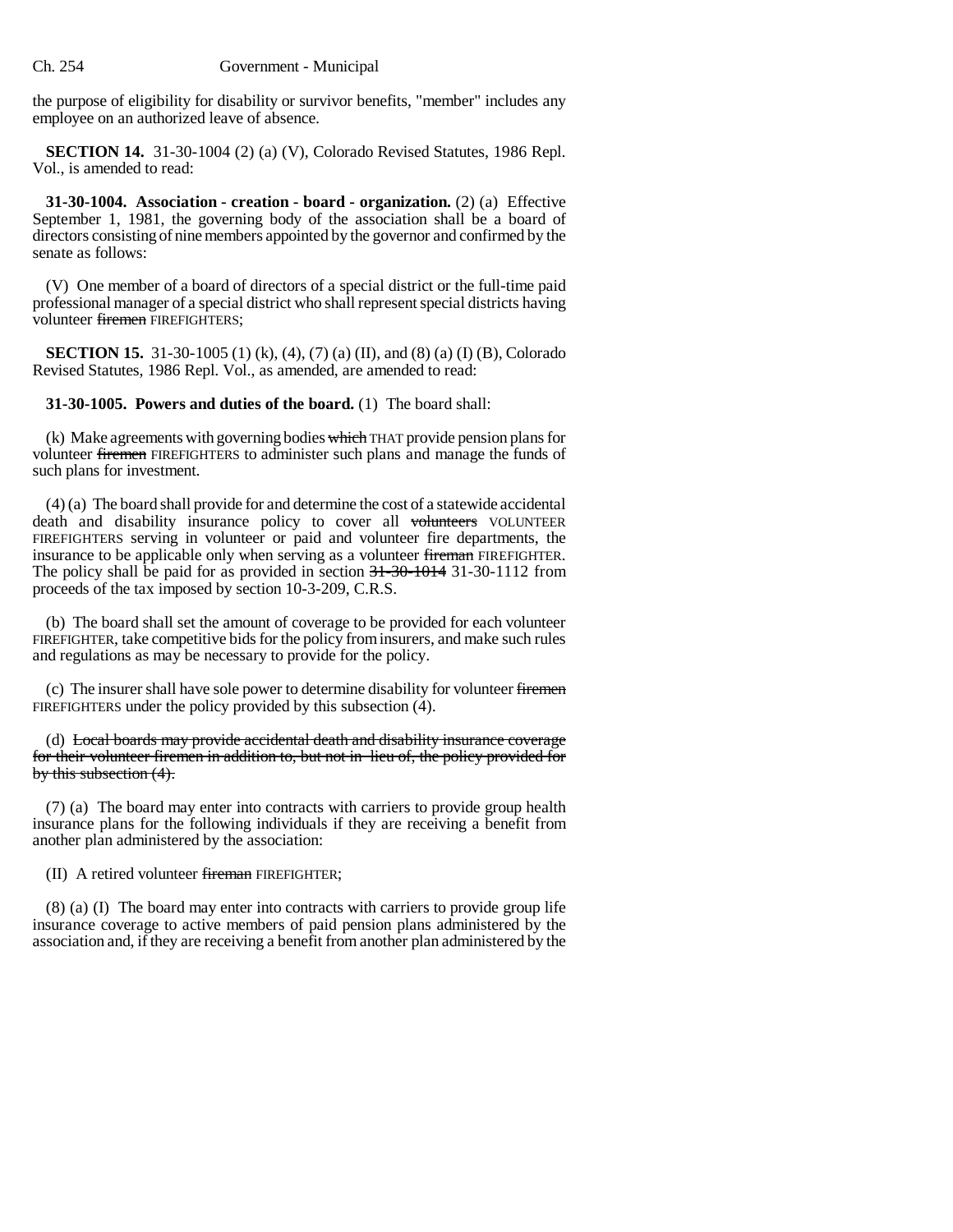association, to the following individuals:

(B) A retired volunteer fireman FIREFIGHTER;

**SECTION 16.** 31-30-1012 (1) (a), Colorado Revised Statutes, 1986 Repl. Vol., is amended to read:

**31-30-1012. Fund - creation - management.** (1) (a) There is hereby created the fire and police members' benefit fund, which shall consist of moneys of employers in the association and moneys of fire and police benefit plans, including member, employer, and any state contributions made pursuant to this part 10, fees collected, gifts received, unclaimed deposits, and investment income, together with the assets of funds established pursuant to part 3, 4, 5, 6, or  $\div$  11 of this article, of those employers not in the association electing to have their funds managed by the board, those employers electing affiliation as provided in section 31-30-1003 (3), and those volunteer firemen's FIREFIGHTER departments electing to have their funds administered and managed by the board pursuant to section 31-30-1005 (1) (k). The board shall keep an accurate account of each employer's AND DEPARTMENT'S fund and shall disburse moneys in accordance with the provisions of this part 10 AND PART 11 OF THIS ARTICLE.

**SECTION 17.** 31-30-1014 (4) (a) and (5), Colorado Revised Statutes, 1986 Repl. Vol., as amended, are amended, and the said 31-30-1014 is further amended BY THE ADDITION OF A NEW SUBSECTION, to read:

**31-30-1014. State contribution.** (4) (a) After the disbursements made pursuant to subsections SUBSECTION (2) and  $(3)$  of this section, any moneys allocated for distribution remaining in the fund shall be distributed by the board annually to any employer having an accrued unfunded liability to assist in amortizing such accrued unfunded liability as determined in the report of the state auditor to the commission created by part 9 of this article, which report was submitted no later than September 1, 1978, or as updated by the state auditor. Moneys shall be credited to the various employers in proportion to the percentage of aggregate accrued unfunded liabilities each employer represents, but no money shall be distributed pursuant to this subsection (4) to an employer having rank escalation for members hired before April 8, 1978, which is not in the association. For the purposes of this subsection (4), "rank escalation" means the addition to the amount of the retirement pension or disability benefit being received of a fixed percentage of any increase in salary, as well as longevity or additional pay based on length of service, granted the rank a member occupied before retiring or being disabled.

(5) On September 30 of each year, the state treasurer shall transfer twenty million dollars from the proceeds of the tax imposed by section 10-3-209, C.R.S., to the fund created by section 31-30-1012, AN AMOUNT EQUAL TO TWENTY MILLION DOLLARS MINUS THE AMOUNT TRANSFERRED UNDER SECTION  $31-30-1112(2)(g)$  (I). However, on September 30, 1987, the amount transferred shall be five million five hundred thousand dollars and not twenty million dollars, which shall be used for the purposes set forth in subsections SUBSECTION (2) and  $(3)$  of this section AND FOR THE PURPOSE OF FUNDING VOLUNTEER FIREFIGHTER PENSION PLANS PROVIDED BY THIS ARTICLE. Such annual transfer to the fund shall cease when the requirements of paragraph (c) of subsection (4) of this section have been met, and the final annual transfer may be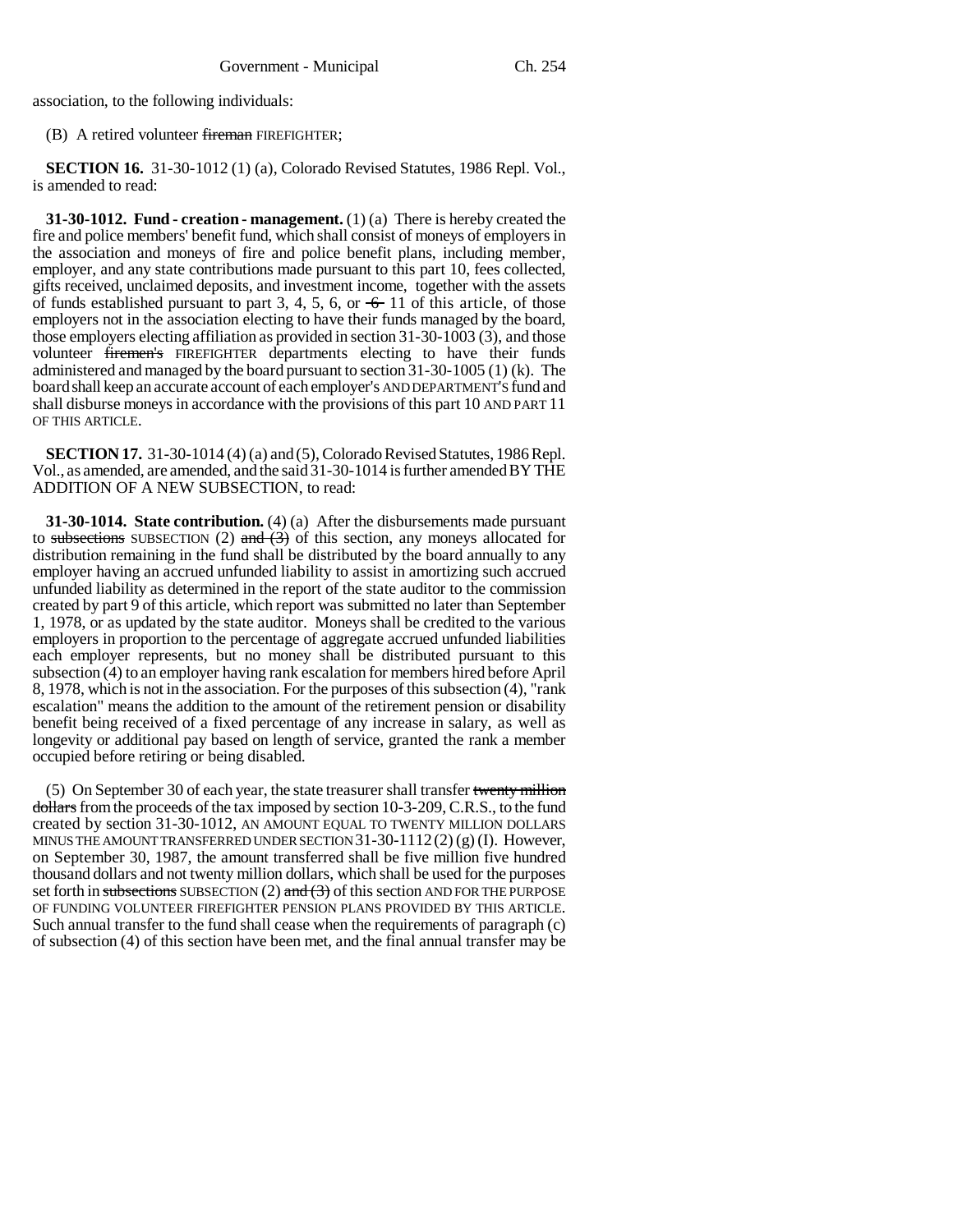in an amount less than twenty million dollars as determined from the total amount of accrued unfunded liability of employers described in the biennial report prepared pursuant to paragraph (d) of subsection (4) of this section. Moneys in said fund shall not revert to the general fund but shall be continuously available for the purposes provided in this part 10 AND PART 11 OF THIS ARTICLE.

(8) CONTRIBUTIONS TO A MUNICIPALITY, FIRE PROTECTION DISTRICT, OR COUNTY IMPROVEMENT DISTRICT IN THIS STATE THAT MAINTAINS A REGULARLY ORGANIZED VOLUNTEER FIRE DEPARTMENT AND THAT OFFERS FIRE PROTECTION SERVICES SHALL BE MADE UNDER PART 11 OF THIS ARTICLE.

**SECTION 18.** 32-1-702 (4) (b) (I), Colorado Revised Statutes, as amended, is amended to read:

**32-1-702. Requirements for dissolution petition.** (4) The petition for dissolution shall also provide for one of the following:

(b) (I) A plan for dissolution specifically providing that services are to be continued within the special district by one or more regional service authorities, municipalities, counties, intergovernmental authorities formed and operated under part 2 of article 1 of title 29, C.R.S., or other special districts, or any combination thereof, and incorporating an agreement with such regional service authority, municipality, county, intergovernmental authority, or other special district, or any combination thereof, under which responsibility for all services presently provided by the special district will be assumed by such entity. Such agreement shall provide for the operation and maintenance of the system or facilities of the special district by the regional service authority, municipality, county, intergovernmental authority, or other special district, provisions for service, rates, and charges, and, if applicable, provisions concerning acquisition of the special district's system or facilities, consolidation or inclusion of territory, and procedures for contract modification, employee rights, and retirement benefits. Such agreement may include provisions for certification of levies by the special district continuing in existence under paragraph (c) of subsection (3) of this section, the contracting regional service authority, municipality, county, intergovernmental authority, or other special district providing the services. Any agreement concerning fire protection districts entered into pursuant to this subsection (4) shall include provisions for the continuation of paid employees' rights pursuant to section 32-1-1002 (2) and the retirement benefits of paid and volunteer firemen as provided in parts 4, 8, and 10 of article 30 of title 31, C.R.S., AND THE RETIREMENT BENEFITS OF VOLUNTEER FIREFIGHTERS UNDER PART 11 OF ARTICLE 30 OF TITLE 31, C.R.S.

**SECTION 19.** 32-1-1002 (1) (g), Colorado Revised Statutes, as amended, is amended to read:

**32-1-1002. Fire protection districts - additional powers and duties.** (1) In addition to the powers specified in section 32-1-1001, the board of any fire protection district has the following powers for and on behalf of such district:

(g) To create and maintain a PAID firemen's pension fund, under the provisions of parts 4 and 8 of article 30 of title 31, C.R.S., subject to the provisions of part 10 of said article, AND A VOLUNTEER FIREFIGHTER PENSION FUND UNDER PART 11 OF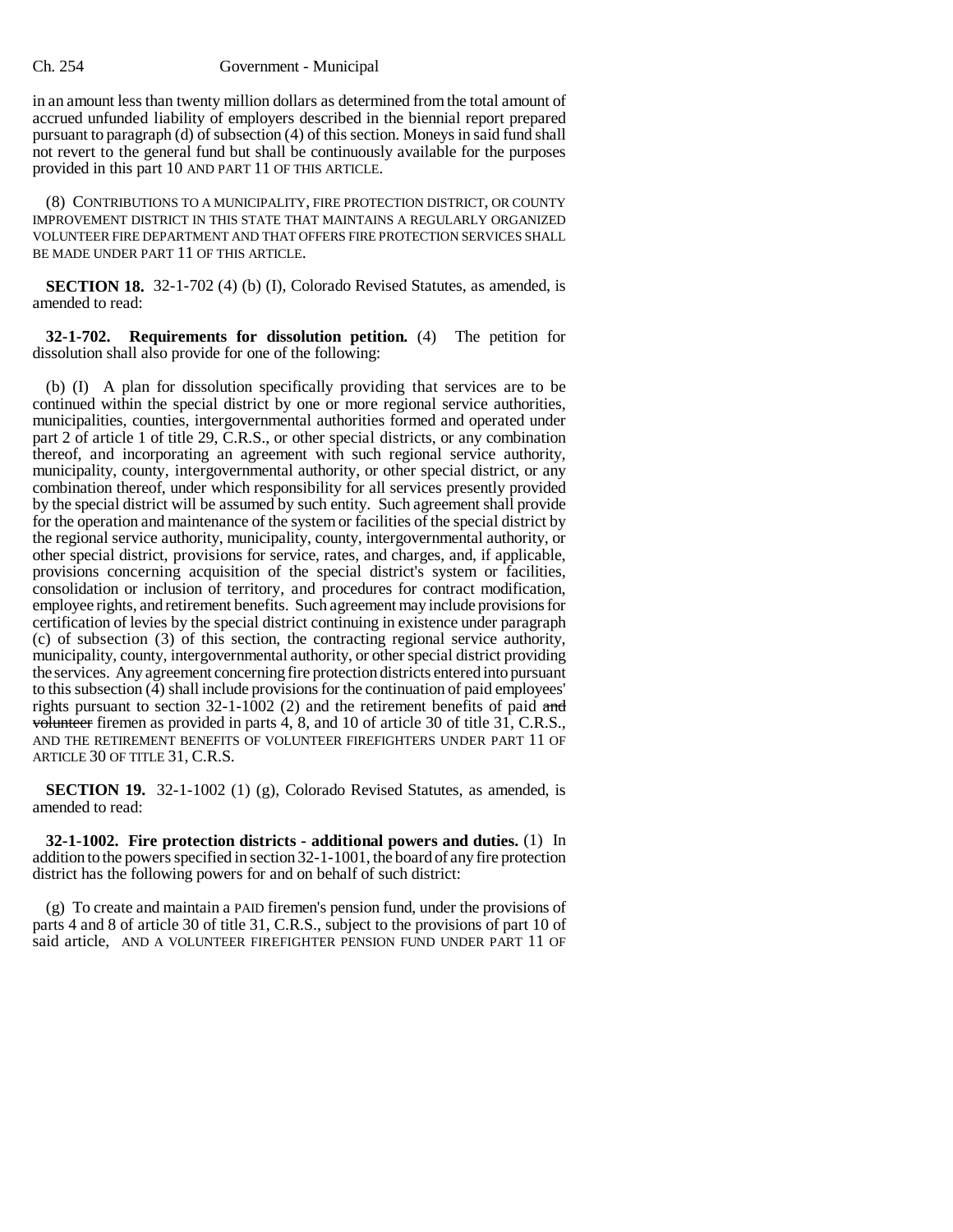ARTICLE 30 OF TITLE 31, C.R.S.;

**SECTION 20.** 31-30-405 (1), Colorado Revised Statutes, 1986 Repl. Vol., as amended by House Bill 95-1128, enacted at the First Regular Session of the Sixtieth General Assembly, is amended to read:

**31-30-405. State treasurer to pay over funds.** (1) Moneys in said firefighters' pension fund shall be for the use and benefit of the members and their surviving spouses, dependent children, AND dependent parents<del>, and other beneficiaries</del> in accordance with the provisions of this part 4 and part 5 of this article.

**SECTION 21.** 31-30-415 (9), 1986 Repl. Vol., as amended by House Bill 95-1128, enacted at the First Regular Session of the Sixtieth General Assembly, is amended to read:

**31-30-415. Insurance - fire department dissolution.** (9) In the event of dissolution, for any reason, of fire departments whereby the services of firefighters or fire departments are discontinued, the firefighters or their surviving spouses, dependent parents, AND children<del>, and other beneficiaries</del> receiving benefits at the time of such dissolution shall continue to receive such benefits in accordance with the provisions of this part 4. Assets of the pension funds shall be transferred with other assets of the department and shall be administered by the board of trustees of the successor pension fund. In no event shall the rate of compensation be altered either after commencement of proceedings for dissolution has occurred or after its completion. After attaining fifty years of age, any firefighter having accrued ten or more years of active service at the time of such dissolution shall be granted an annuity, prorated in accordance with the number of years of service and the amount of annuity being paid for age and service pensions by the board of trustees of such pension fund at the time of such dissolution.

**SECTION 22. Repeal.** (1) 31-30-415 (1), (2), (3), and (8), 31-30-415.5, and 31-30-1014 (3) and (6), Colorado Revised Statutes, 1986 Repl. Vol., as amended, are repealed.

(2) 31-30-415.3, as enacted by House Bill 95-1128, enacted at the First Regular Session of the Sixtieth General Assembly, is repealed.

(3) 31-30-415 (4), (5), (6), and (10), as amended by House Bill 95-1128, enacted at the First Regular Session of the Sixtieth General Assembly, are repealed.

**SECTION 23. Applicability.** (1) This act shall not affect the terms of members of the boards of trustees created to administer volunteer firemen's pension funds under part 4 of article 30 of title 31, Colorado Revised Statutes, as in effect on the day before the effective date of this act, in any municipality, fire protection district, or county improvement district in this state that maintains a regularly organized volunteer fire department. On and after the effective date of this act, these board members shall continue their terms and duties on the applicable boards of trustees of the volunteer firefighter pension funds under part 11 of article 30 of title 31, Colorado Revised Statutes, created in this act.

(2) This act shall not terminate or require transfers of moneys from volunteer